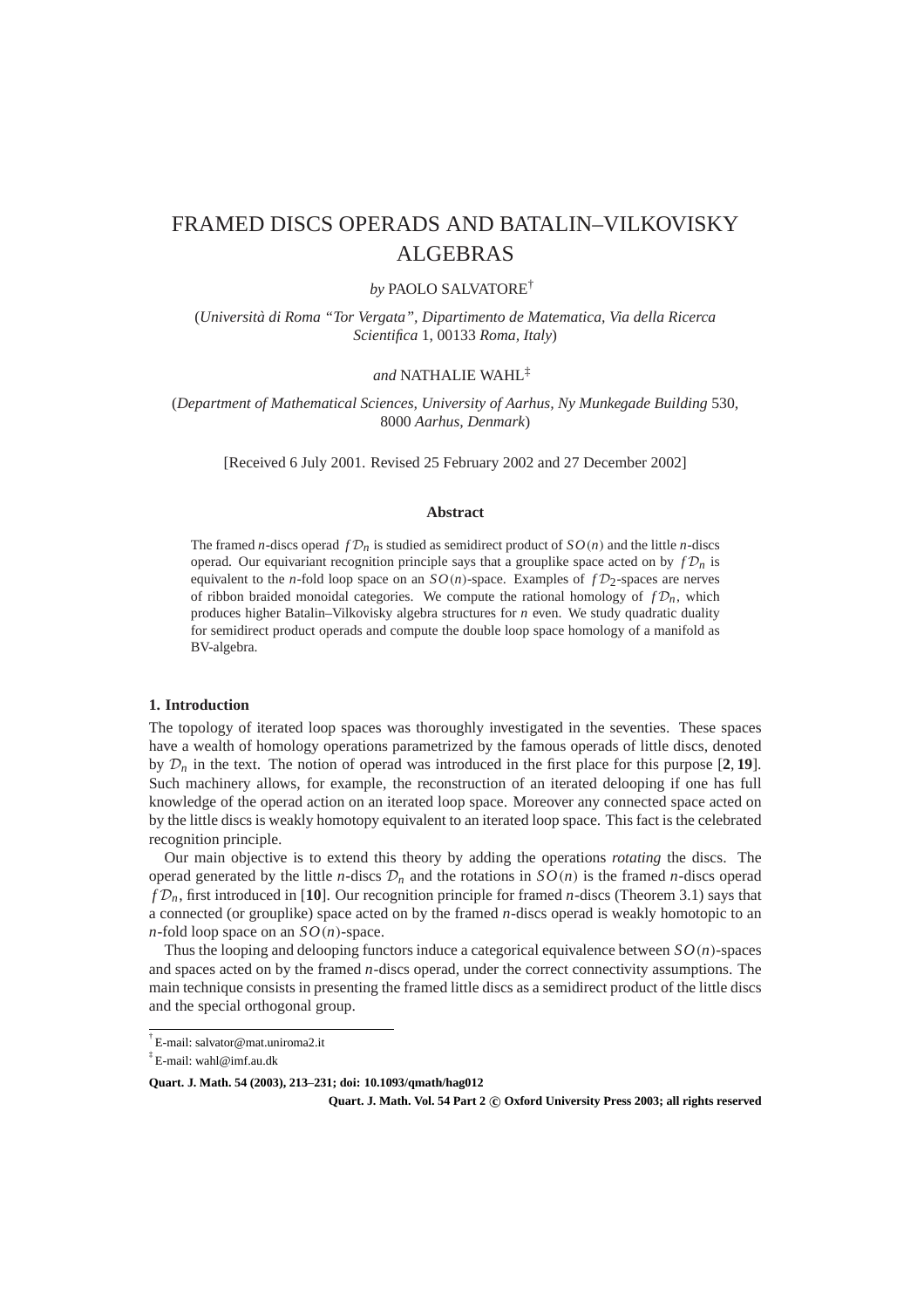For a group *G* and a *G*-operad A, that is, an operad in the monoidal category of *G*-spaces, one can define an operad  $A \rtimes G$  in the category of spaces, the *semidirect product* of A and G. The definition is such that the framed *n*-discs  $fD_n$  is the semidirect product  $D_n \rtimes SO(n)$ . Semidirect products of this type have the following property: a space *X* is an  $A \rtimes G$ -algebra if and only if *X* is an A-algebra in the category of *G*-spaces. This allows us to study  $fD_n$ -algebras by studying  $\mathcal{D}_n$ -algebras  $SO(n)$ -equivariantly.

One can actually construct an operad  $\mathcal{D}_n \rtimes G$  for any representation  $G \to O(n)$  of a topological group. Our recognition principle constructs loop and deloop functors between the category of *G*spaces and the category of  $\mathcal{D}_n \rtimes G$ -spaces, inducing equivalences of 'naive' homotopy categories. If *G* is trivial, this is May's original recognition principle.

We next investigate the homology of the spaces with an action of the framed discs operad. We consider semidirect products for graded operads: if *H* is a graded Hopf algebra and *P* a graded operad acted on by *H*, one can construct a graded operad  $P \rtimes H$  which is such that a  $P \rtimes H$ algebra in the category of chain complexes is exactly a *P*-algebra in the category of differential graded *H*-modules. The homology functor (with field coefficients) commutes with the semidirect product construction. The homology of  $f\mathcal{D}_n$  can thus be studied as the semidirect product  $H(\mathcal{D}_n) \rtimes$  $H(SO(n))$ . This approach yields a conceptual proof of the fact that the rational homology of an algebra over the framed 2-discs is a Batalin–Vilkovisky algebra [**10**], and computes more generally the rational homology of the framed *n*-discs operad for any *n* (Theorem 5.4). For *n* even this produces Batalin–Vilkovisky structures in higher degrees.

In section 6, we define a notion of quadratic duality for semidirect products. We dualize  $P \rtimes H$ by dualizing *P* in the category of *Hop*-modules. We show that the Batalin–Vilkovisky operad is self-dual up to a shift.

As an application, we explain how to compute the rational homology of a double loop space on an *S*1-manifold *M* as a BV-algebra, starting from the complex of differential forms on *M* together with a derivation induced by the action (Theorem 6.5). This extends results in [**10**], where *M* is a double suspension, and [**11**], where only the Gerstenhaber algebra structure is considered.

We end the article by relating the framed 2-discs to the ribbon braid groups, extending work of Fiedorowicz in the case of the little discs and the braid groups. We show that classifying spaces of ribbon braided monoidal categories are double loop spaces on  $S<sup>1</sup>$ -spaces (Theorem 7.7). This follows from the equivalence between the framed 2-discs and a ribbon braid groups operads. We also give a criterion for an operad to be equivalent to the framed little 2-discs operad (Theorem 7.3).

#### **2. Equivariant operads**

We work in the category Top of compactly generated weak Hausdorff topological spaces. Let *G* be a topological group. The category of left *G*-spaces, denoted *G*-Top , is a symmetric monoidal category by the Cartesian product. We can thus consider operads in this category, which we call *G-operads*.

Let A be a *G*-operad. So A consists of a sequence of *G*-spaces  $A(k)$  for  $k \in \mathbb{N}$ , with *G*equivariant operad structure maps and symmetric group actions. Note that the unit  $1 \in \mathcal{A}(1)$  is also preserved by the *G*-action.

We will denote the action of an element  $g \in G$  on an element  $a \in \mathcal{A}(k)$  by  $ga$ .

The following notion first appeared in [**17**].

DEFINITION 2.1 Let  $A$  be a  $G$ -operad. Define  $A \rtimes G$ , the *semidirect product* of  $A$  and  $G$ , to be the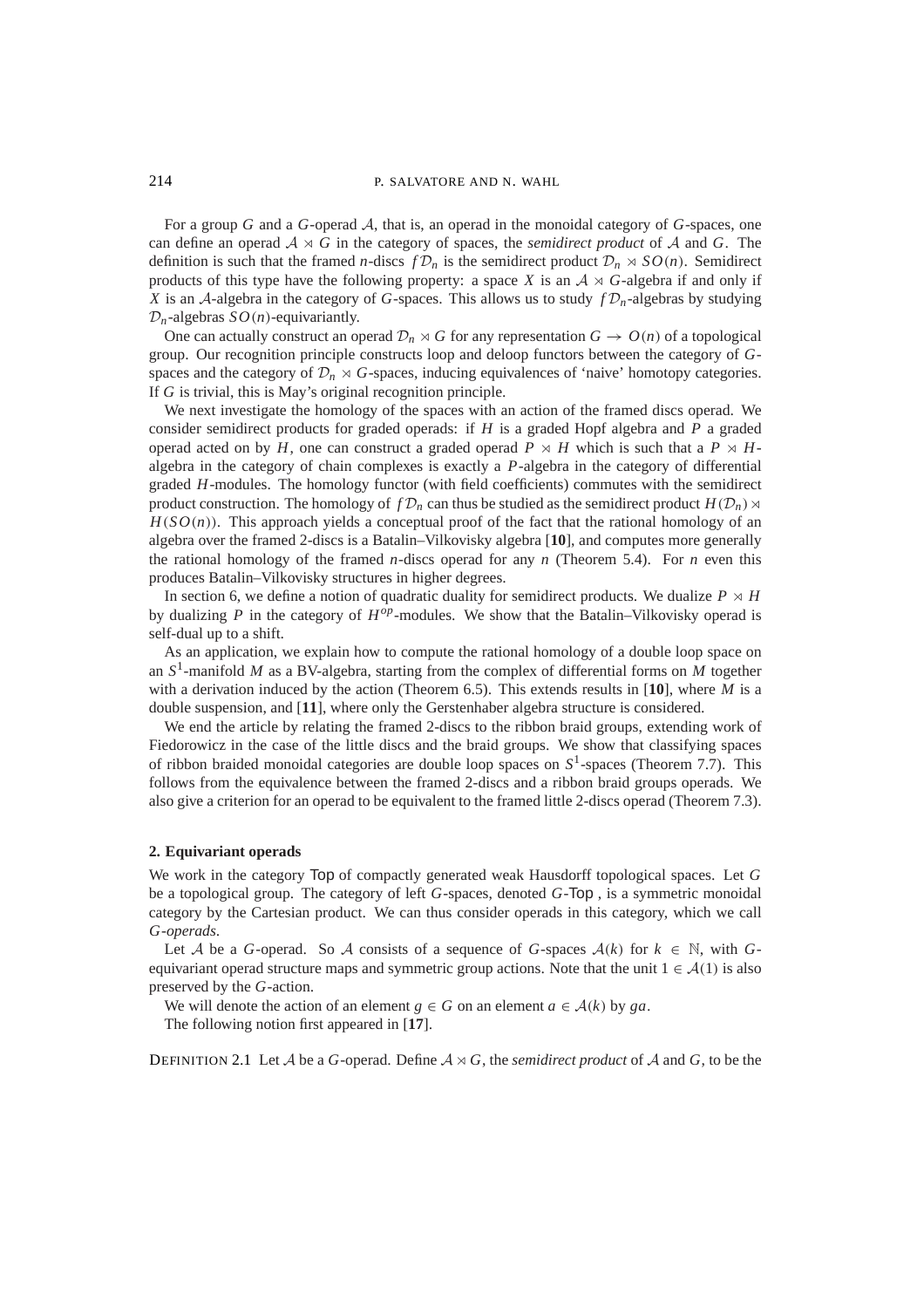

**Fig. 1** Element of  $fD_2(3) = D_2(3) \times (S^1)^3$ 

following operad in Top, for  $k \in \mathbb{N}$ :

$$
(\mathcal{A} \rtimes G)(k) = \mathcal{A}(k) \times G^k
$$

with  $\Sigma_k$  acting diagonally on the right, permuting the components of  $G^k$  and acting on  $A(k)$ , and the map

$$
\gamma: (\mathcal{A} \rtimes G)(k) \times (\mathcal{A} \rtimes G)(n_1) \times \cdots \times (\mathcal{A} \rtimes G)(n_k) \longrightarrow (\mathcal{A} \rtimes G)(n_1 + \cdots + n_k)
$$

given by

$$
\gamma((a, g), (b_1, h^1), \ldots, (b_k, h^k)) = (\gamma_{\mathcal{A}}(a, g_1b_1, \ldots, g_kb_k), g_1h^1, \ldots, g_kh^k),
$$

where  $\mathbf{h}^i = (h_1^i, \dots, h_{n_i}^i)$  and  $g_i \cdot \mathbf{h}^i = (g_i h_1^i, \dots, g_i h_{n_i}^i)$ . The unit in  $A \rtimes G(1)$  is  $(1, e)$ , formed from the units of A and *G*.

The *G*-equivariance of  $\gamma_A$  is necessary for the associativity of the structure map of the semidirect product operad.

Note that the semidirect product  $A \rtimes G$  can be thought of as the semidirect product of the operad A and the operad G, where  $G(k) = G^k$  and the operad structures maps of G are given by the right part of  $\gamma$  above.

EXAMPLE 2.2 The example we have in mind is the framed discs operad  $f\mathcal{D}_n$ . Let  $\mathcal{D}_n$  be the little *n*-discs operad of Boardman and Vogt. Hence  $\mathcal{D}_n(k)$  is the space of embeddings  $\prod_k D^n \to D^n$ of *k* copies of the unit *n*-disc into itself such that the maps are compositions of positive dilations and translations, and the images are disjoint. The framed discs  $fD_n$  is defined similarly but one allows rotations for the embeddings. As spaces,  $fD_n(k) = D_n(k) \times (SO(n))^k$ , the *i*th element of *SO*(*n*) encoding the rotation of the *i*th disc. In fact,  $\mathcal{D}_n$  is an *SO*(*n*)-operad and  $f\mathcal{D}_n$  is a semidirect product in the above sense:

$$
f\mathcal{D}_n=\mathcal{D}_n\rtimes SO(n).
$$

The action of  $SO(n)$  on  $\mathcal{D}_n(k)$  rotates the little discs around their centre. Note that the whole orthogonal group  $O(n)$  acts on  $\mathcal{D}_n(k)$  in such a way that  $\mathcal{D}_n \rtimes O(n)$  is well defined. We will consider semidirect products of  $\mathcal{D}_n$  with any topological group *G* equipped with a continuous homomorphism  $\phi : G \to O(n)$ . We will suppress  $\phi$  from the notation and denote the resulting semidirect product simply by  $\mathcal{D}_n \rtimes G$ .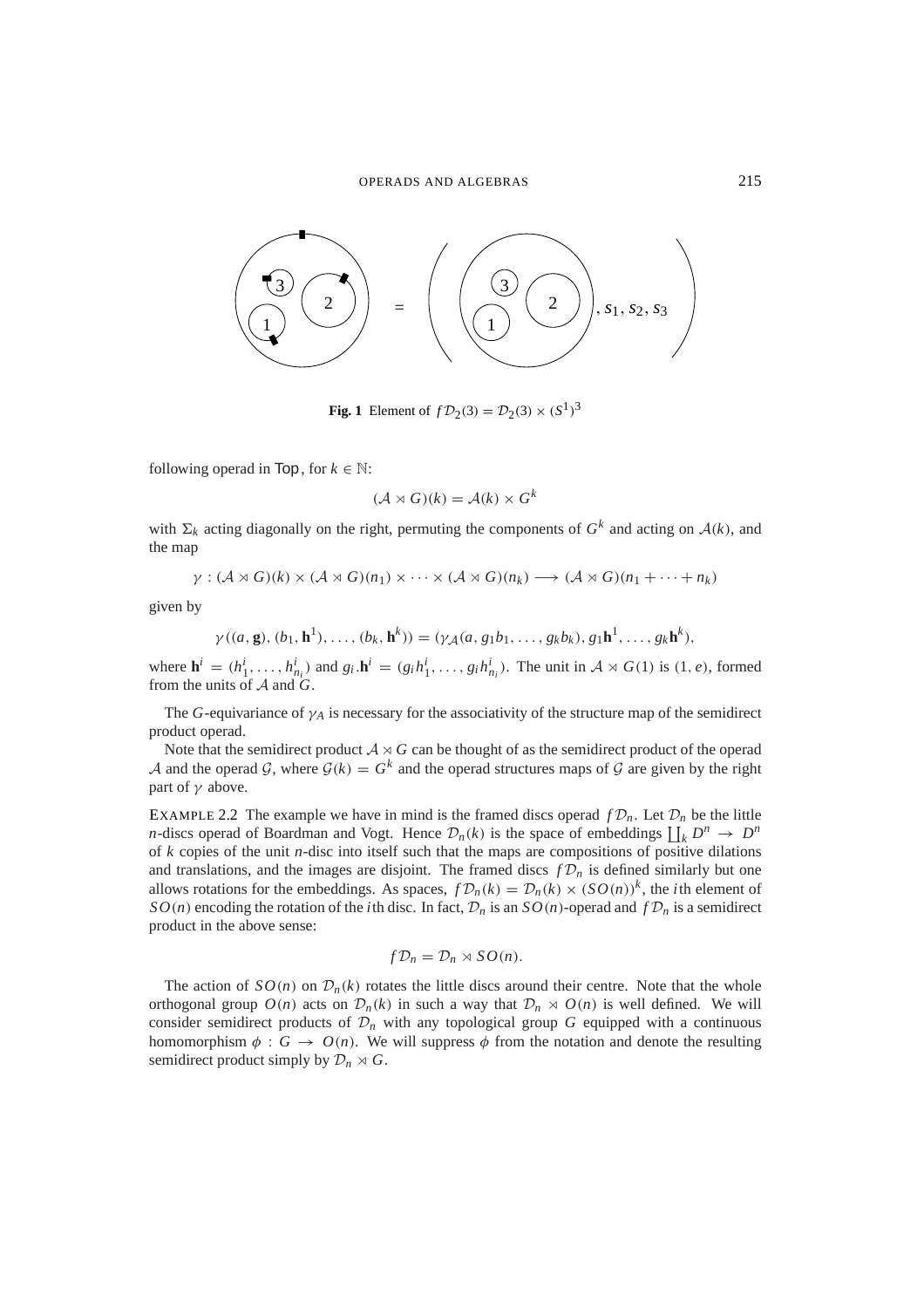**PROPOSITION 2.3** Let A and G be as in Definition 2.1. A space X is an  $(A \rtimes G)$ -algebra if and *only if X is an* A*-algebra in the category of G-spaces, that is, X admits a G-action and* A*-algebra structure maps*  $\theta_A : \mathcal{A}(k) \times X^k \longrightarrow X$  *satisfying*  $g(\theta_A(a, x_1, \ldots, x_k)) = \theta_A(ga, gx_1, \ldots, gx_k)$ . *Moreover,*  $\theta_{A \rtimes G}((a, (g_1, \ldots, g_k)), x_1, \ldots, x_k) = \theta_A(a, g_1 x_1, \ldots, g_k x_k).$ 

As an immediate consequence we have this corollary.

COROLLARY 2.4 Let X, Y be two  $(A \rtimes G)$ -algebras. A map  $f : X \longrightarrow Y$  is a map of  $(A \rtimes G)$ *algebras if and only if it is an* A*-algebra map and a G-map.*

We will use the following examples of framed algebras.

EXAMPLE 2.5 Let *Y* be a pointed *G*-space and let  $D_n$  denote the monad associated to the operad  $\mathcal{D}_n$  [19, Const. 2.4];  $D_n Y$  is the free  $\mathcal{D}_n$ -algebra on the pointed space *Y*. Let  $\Omega^n Y$  denote the based *n*-fold loop space on *Y*, seen as the space of maps from the unit *n*-disc  $D^n$  to *Y* sending the boundary to the base point. The space  $\Omega^n Y$  carries a natural  $\mathcal{D}_n$ -algebra structure [19, Theorem 5.1].

Let  $\phi : G \longrightarrow O(n)$  be a continuous group homomorphism. The spaces  $D_nY$  and  $\Omega^nY$  are  $\mathcal{D}_n \rtimes G$ -algebras, with the action of  $g \in G$  on  $[c; y_1, \ldots, y_k] \in D_n Y$ , where  $c \in \mathcal{D}_n(k)$ ,  $y_i \in Y$ , given by

$$
g[c; y_1, \ldots, y_k] = [\phi(g)c; gy_1, \ldots, gy_k],
$$

and on  $[y(t)] \in \Omega^n Y$ , where  $t \in D^n$  and  $[y(t)]$  denotes the *n*-fold loop  $t \mapsto y(t)$ , given by

$$
g[y(t)] = [gy(\phi(g)^{-1}(t))].
$$

#### **3. Recognition principle**

Let  $\phi$  : *G* → *O*(*n*) be as above and let *X* be a grouplike  $\mathcal{D}_n \rtimes G$ -algebra, that is, the components of *X* form a group by the product induced by any element in  $\mathcal{D}_n(2)$ . As *X* is a  $\mathcal{D}_n \rtimes G$ -algebra, it is in particular a  $\mathcal{D}_n$ -algebra.

May introduced a deloop functor  $B_n$  from  $\mathcal{D}_n$ -algebras to pointed spaces defined by  $B_nX :=$  $B(\Sigma^n, D_n, X)$ , where *B* is the two-sided bar construction [19, Const. 9.6],  $\Sigma$  the suspension and  $D_n$  is the free  $\mathcal{D}_n$ -algebra functor, as above. May's recognition principle says that *X* is weakly equivalent to  $\Omega^n B_n X$  as  $\mathcal{D}_n$ -algebra. May also showed that, conversely,  $B_n$  applied to an *n*-fold loop space  $\Omega^n Y$  produces a space weakly homotopy equivalent to *Y* when *Y* is  $(n - 1)$ -connected; see [**19**, Theorem 13.1] and its improvement in [**3**, p. 487 (21)].

In what follows, we consider the behaviour of  $\Omega^n$  and  $B_n$  with respect to *G*-actions, and provide a recognition principle for algebras over  $\mathcal{D}_n \rtimes G$ .

Let  $\mathcal{D}_n \rtimes G$ -Top<sub>gl</sub>,  $\mathcal{D}_n \rtimes G$ -Top<sub>0</sub> and  $G$ -Top<sub>n</sub><sup>\*</sup> be respectively the categories of grouplike, connected  $\mathcal{D}_n \rtimes G$ -algebras and *n*-connected pointed *G*-spaces. The categories *G*-Top and  $\mathcal{D}_n \rtimes$ *G*-Top are closed model categories with weak homotopy equivalences as weak equivalences [**5**, 3.1; **1**, Remark 4.2]. For a model category  $C$ , we will denote by  $Ho(C)$  its associated homotopy category, obtained by inverting the weak equivalences. We define the homotopy categories  $Ho(\mathcal{D}_n \rtimes G$ -Top<sub>*gl*</sub>),  $Ho(\mathcal{D}_n \rtimes G-\text{Top}_0)$  and  $Ho(G-\text{Top}_n^*)$  to be the full subcategories of the categories  $Ho(\mathcal{D}_n \rtimes G-\text{Top})$ ,  $Ho(\mathcal{D}_n \rtimes G\text{-Top})$  and  $Ho(G\text{-Top}^*)$  containing the grouplike, connected and *n*-connected objects respectively.

For any *G*-space *Y*, we have seen in Example 2.5 that  $\Omega^n Y$  has a  $\mathcal{D}_n \rtimes G$ -algebra structure induced by the diagonal action of *G*. On the other hand, we will define a *G*-action on  $B_n X$  for any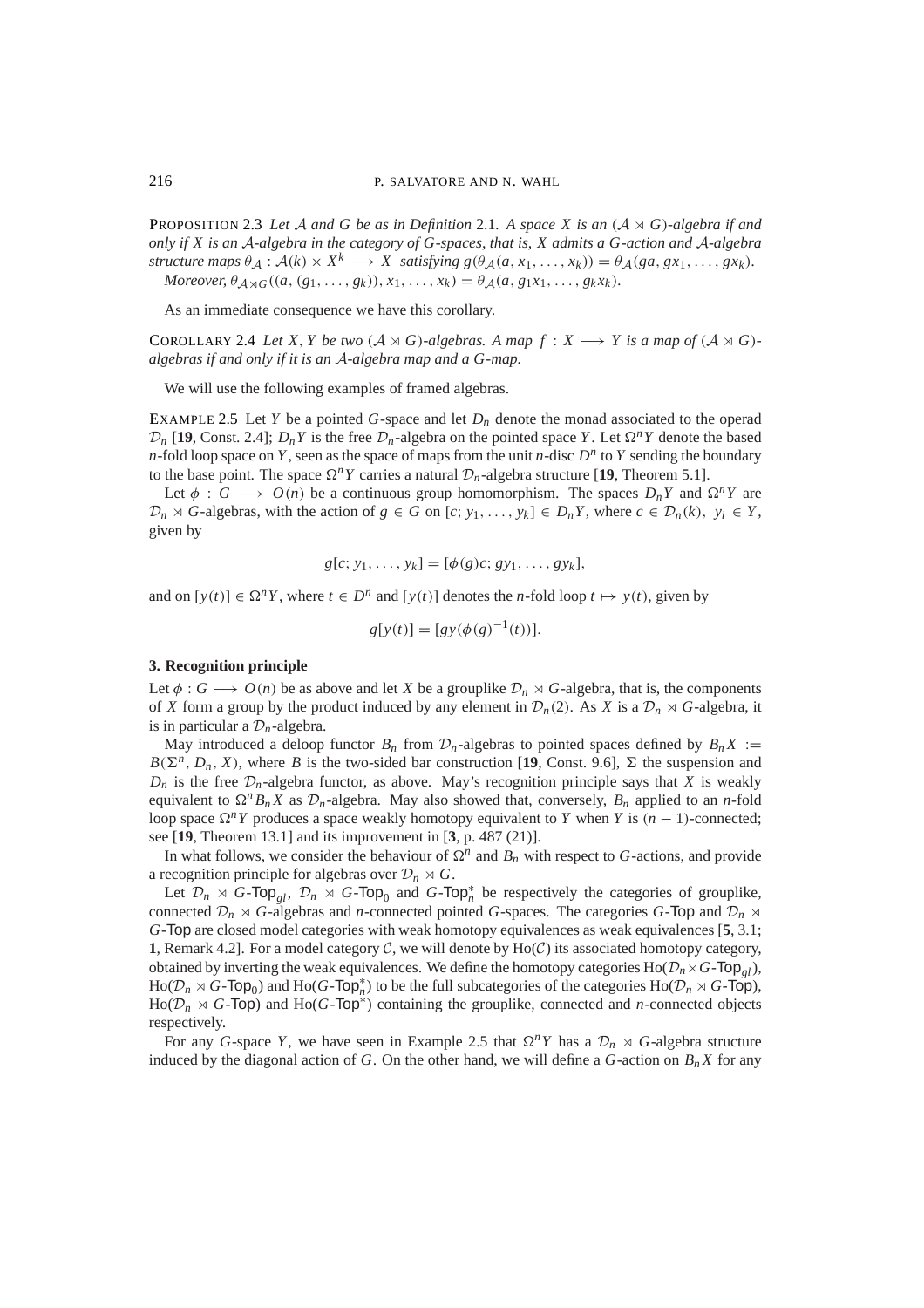$\mathcal{D}_n \rtimes G$ -algebra *X*. Hence,  $\Omega^n$  and  $B_n$  will be functors between the categories of pointed *G*-spaces and of  $\mathcal{D}_n \rtimes G$ -algebras.

THEOREM 3.1 *For each continuous homomorphism*  $\phi : G \longrightarrow O(n)$ *, we have functors* 

$$
\Omega_{\phi}^n=\Omega^n:G\text{-}\mathsf{Top}_{n-1}^*\longrightarrow \mathcal{D}_n\rtimes G\text{-}\mathsf{Top}_{gl},
$$

$$
B_n^{\phi} = B_n : \mathcal{D}_n \rtimes G\text{-}\mathsf{Top}_{gl} \longrightarrow G\text{-}\mathsf{Top}_{n-1}^*
$$

*which induce an equivalence of categories*

$$
\mathrm{Ho}(G\text{-}\mathsf{Top}_{n-1}^*)\simeq \mathrm{Ho}(\mathcal{D}_n\rtimes G\text{-}\mathsf{Top}_{gl}).
$$

*For*  $k \geq n$ *, this equivalence restricts to* 

$$
\mathrm{Ho}(G\text{-}\mathsf{Top}_{k}^{*})\simeq \mathrm{Ho}(\mathcal{D}_{n}\rtimes G\text{-}\mathsf{Top}_{k-n}).
$$

*Proof.* May's recognition principle [**19**, Theorem 13.1] is obtained through the following maps:

$$
X \longleftarrow B(D_n, D_n, X) \xrightarrow{\alpha} B(\Omega^n \Sigma^n, D_n, X) \longrightarrow \Omega^n B(\Sigma^n, D_n, X) = \Omega^n B_n X,
$$

where all maps are  $\mathcal{D}_n$ -maps between  $\mathcal{D}_n$ -spaces. When *X* is a  $\mathcal{D}_n \rtimes G$ -algebra, we want to define *G*-actions on the spaces involved which induce  $\mathcal{D}_n \rtimes G$ -algebra structures and such that all maps are *G*-maps.

The functors  $D_n$ ,  $\Sigma^n$  and  $\Omega^n$  restrict to functors in the category of *G*-spaces where, for any *G*space *Y*, we define the action on  $D_nY$ ,  $\Sigma^nY$  and  $\Omega^nY$  diagonally as in Example 2.5. Hence for any *G*-space *Y* the *G*-action on  $\Omega^n \Sigma^n Y$  is given by

$$
g[\sigma(t), y(t)] = [\phi(g)\sigma(\phi(g)^{-1}t), gy(\phi(g)^{-1}t)],
$$

where  $g \in G$ ,  $t, \sigma(t) \in D^n$  and  $y(t) \in Y$ . This produces a  $\mathcal{D}_n \rtimes G$ -algebra structure on  $\Omega^n \Sigma^n Y$ such that May's map  $\alpha : D_n Y \longrightarrow \Omega^n \Sigma^n Y$  is a *G*-map, and thus a  $D_n \rtimes G$ -map.

We extend now these actions on the simplicial spaces  $B(D_n, D_n, X)$ ,  $B(\Omega^n \Sigma^n, D_n, X)$  and  $\Omega^n B(\Sigma^n, D_n, X)$ .

Recall that the double bar construction  $B(F, C, X)$  is defined simplicially, for a monad *C*, a left *C*-functor *F* and a *C*-algebra *X* by  $B(F, C, X) = |B_*(F, C, X)|$ , where  $B_p(F, C, X) = FC^pX$ , with boundary and degeneracy maps using the left functor, monad and algebra structure maps. The group *G* acts then on  $B_p(F, C, X)$  through its action on the functors *F* and *C*, which comes to 'rotate everything'. For example, the action of  $g \in G$  on a 1-simplex of  $B(\Omega^n \Sigma^n, D_n, X)$  is given by

$$
g[\sigma(t), c(t), x_1(t), \dots, x_k(t)]
$$
  
=  $[\phi(g)\sigma(\phi(g)^{-1}t), \phi(g)c(\phi(g)^{-1}t), gx_1(\phi(g)^{-1}t), \dots, gx_k(\phi(g)^{-1}t)].$ 

With these actions, all maps above are *G*-maps between  $\mathcal{D}_n \rtimes G$ -spaces and  $B_n X$  is equipped with an explicit *G*-action.

On the other hand, we have a weak homotopy equivalence [**19**, Theorem 13.1; **3**, p. 487 (21)]

$$
B_n\Omega^n Y = B(\Sigma^n, D_n, \Omega^n Y) \stackrel{|\delta_0^*|}{\longrightarrow} \Sigma^n \Omega^n Y \stackrel{e}{\longrightarrow} Y
$$

for any (*n* − 1)-connected space *Y* . If *Y* is a *G*-space, then this composite is a *G*-map with the actions on  $B_n \Omega^n Y$  and  $\Sigma^n \Omega^n Y$  defined as above.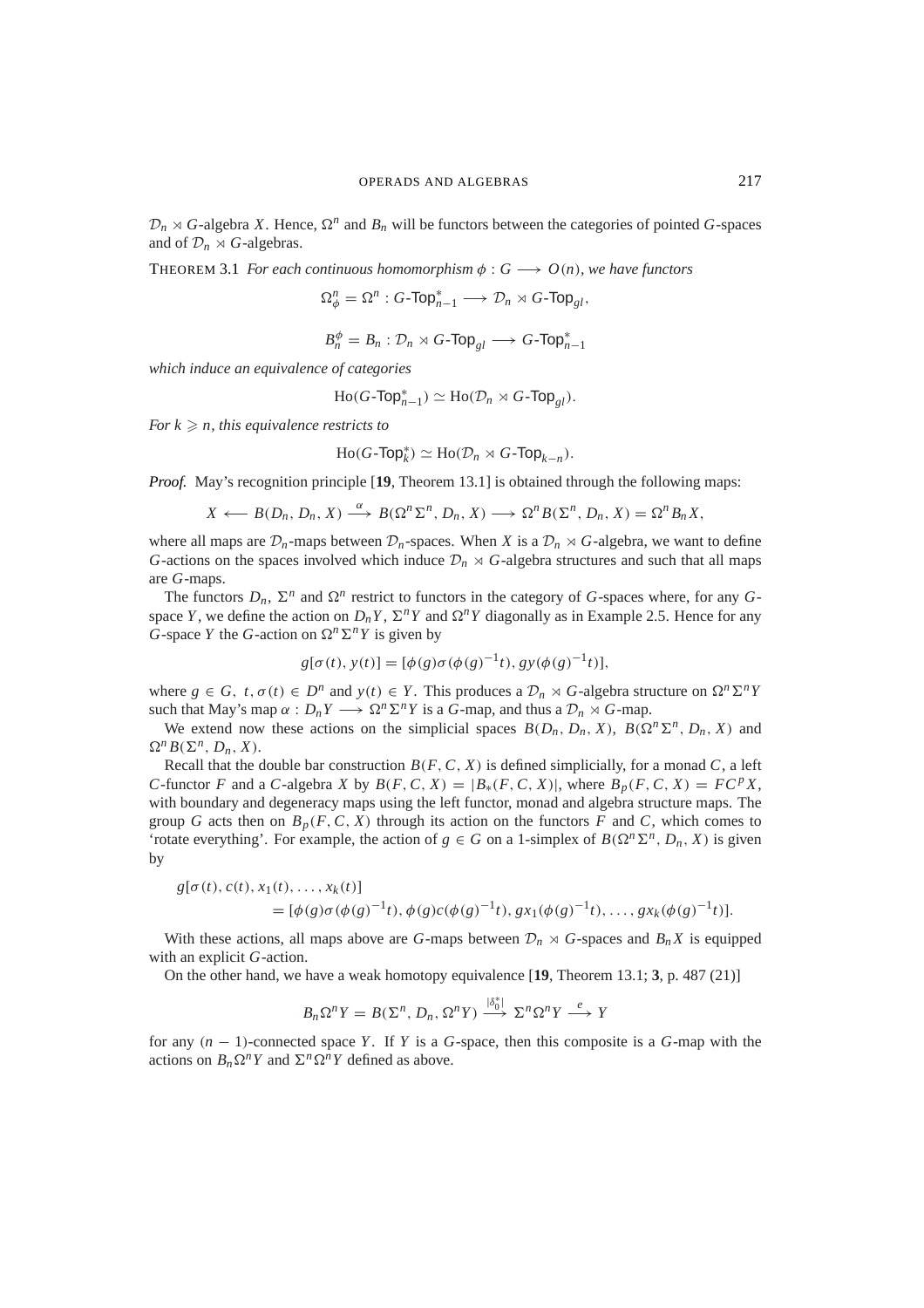Note that we have constructed equivariant deloopings in the weak sense: our weak equivalences are *G*-equivariant maps that are weak equivalences, but do not necessarily induce weak equivalences of all fixed point sets. It would of course be nice if one could construct deloopings in the strong sense.

### **4. Equivariant algebraic operads**

For the next three sections, we work in the category of chain complexes over a field *k*, considering only operads having trivial differential. We call these operads *graded operads*. For an element *x* of a chain complex, we denote by  $|x|$  its degree.

Let *H* be a graded associative cocommutative Hopf algebra over a field *k*. The tensor product of two *H*-modules inherits an *H*-structure which is induced by the coproduct of *H*. As *H* is cocommutative, the category of differential graded *H*-modules, denoted *H*-Mod, is a symmetric monoidal category with product the ordinary tensor product. Hence it makes sense to consider operads and their algebras in this category. We call such operads (*graded*) *operads of H-modules*.

As in the topological case, we can construct semidirect products.

PROPOSITION 4.1 *Let P be a graded operad of H-modules. There exists a graded operad, the* semidirect product  $P \rtimes H$ , such that algebras over P in the category of H-modules are exactly  $P \rtimes H$ -algebras.

The operad is defined by  $(P \rtimes H)(n) = P(n) \otimes H^{\otimes n}$ . The structure maps are defined similarly to the topological case, using the comultiplication  $c$  of  $H$  and using interchanging homomorphisms with appropriate signs.

Taking homology with coefficients in the field *k* provides a bridge from the topological to the algebraic setting.

PROPOSITION 4.2 *Let G be a topological group acting on a topological operad* A*. There is a natural isomorphism of operads*  $H(A \rtimes G) \cong H(A) \rtimes H(G)$ *.* 

Suppose now that *P* is a quadratic (graded) operad, namely *P* has binary generators and trinary relations  $[12, 2.1.7]$ . We will restrict ourselves to the case where  $P(1) = k$ , concentrated in dimension 0. Explicitly  $P = F(V)/(R)$ , where  $F(V)$  is the free operad generated by a  $k[\Sigma_2]$ module of binary operations *V* and  $(R)$  is the ideal generated by a  $k[\Sigma_3]$ -submodule  $R \subset F(V)(3)$ .

PROPOSITION 4.3 Let H be a cocommutative Hopf algebra and  $P = F(V)/(R)$  a quadratic *operad. Then P is an operad of H-modules if and only if*

(i) *V* is an  $(H, k[\Sigma_2])$ -bimodule;

(ii)  $R \subseteq F(V)(3)$  *is an*  $(H, k[\Sigma_3])$ *-sub-bimodule.* 

*In this case, we will call P a quadratic operad of H-modules.*

*Proof.* An element of the free operad on *V* is described by a tree with vertices labeled by *V* [18, section 1.9]. We define the action of *H* on such an element by acting on the labels of the vertices, using the comultiplication of *H*. This is well defined as *H* is cocommutative. It induces an *H*module structure on  $F(V)$  which induces one on  $P(n)$  for all *n* by condition (ii). The operad structure maps are then *H*-equivariant by construction.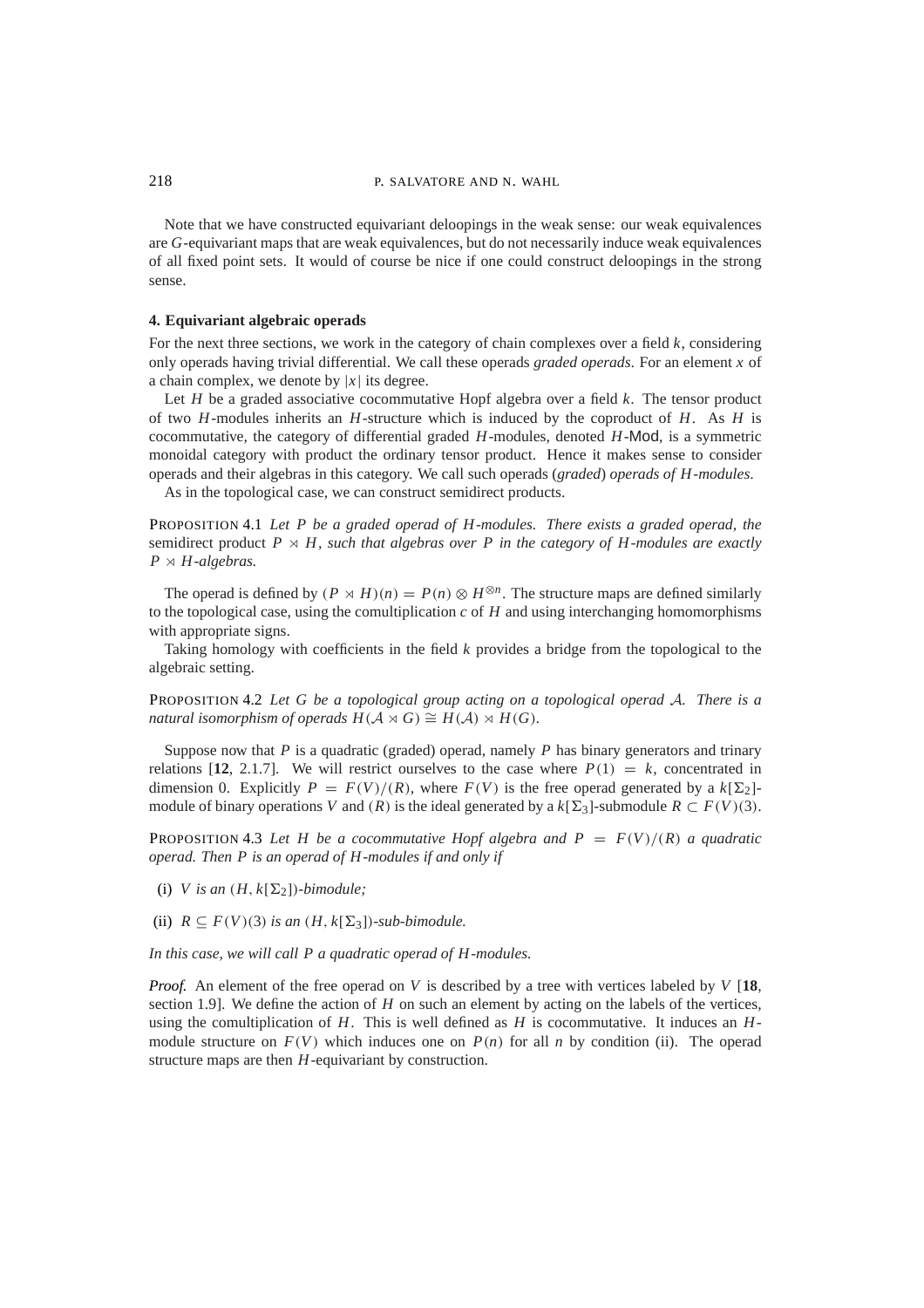$\sum_i s'_i \otimes s''_i \otimes s'''_i$ . Let  $c : H \to H \otimes H$  be the comultiplication. For  $g \in H$  we write informally  $(c \otimes id)(c(g)) =$ 

**PROPOSITION 4.4** Let  $P = F(V)/(R)$  be a quadratic operad of H-modules as above. A chain *complex X is an algebra over*  $P \rtimes H$  *if and only if* 

- (i) *X is an H-module,*
- (ii) *X is a P-algebra,*
- (iii) *for each*  $g \in H$ ,  $v \in V$  *and*  $x, y \in X$ ,

$$
g(v(x, y)) = \sum_{i} (-1)^{|g''_i||v| + |g'''_i||v| + |x|} g'_i(v)(g''_i(x), g'''_i(y)).
$$

*Proof.* The *H*-equivariance of the algebra map  $\theta_2$ :  $P(2) \otimes X \otimes X \longrightarrow X$  is given by the commutativity of the following diagram:



where  $\phi$  and  $\psi$  give the action of *H* on *X* and *P*(2) respectively, and *T* is the interchange. This diagram translates, for the generators of *P*(2), into condition (iii) of the proposition. The *H*equivariance of the structure maps  $\theta_k$  for  $k > 2$  is a consequence of the fact that *V* generates  $P(k)$ , that the operadic composition is  $H$ -equivariant and that the structure maps  $\theta$  satisfy the associativity axiom.

#### **5. Batalin–Vilkovisky algebras**

In this section we study the homology of the framed *n*-discs with coefficients in a field *k* of characteristic 0. Our result generalizes Getzler's result in the case  $n = 2$  which says that the homology of the framed 2-discs is the Batalin–Vilkovisky operad [**10**, section 4]. Our proof uses semidirect products.

We will actually work without units, which means that our operads *P* satisfy  $P(0) = 0$ .

DEFINITION 5.1 Let *en* denote the operad

$$
e_n(k) := H(\mathcal{D}_n(k)), \quad k \geq 1,
$$
  

$$
e_n(0) = 0.
$$

Algebras over  $e_n$ ,  $n \geq 2$ , are called *n*-algebras.

Let *f en* be the operad

$$
fe_n(k) := H(f\mathcal{D}_n(k)), \quad k \geq 1,
$$
  

$$
fe_n(0) = 0.
$$

So  $fe_n = e_n \rtimes H(SO(n)).$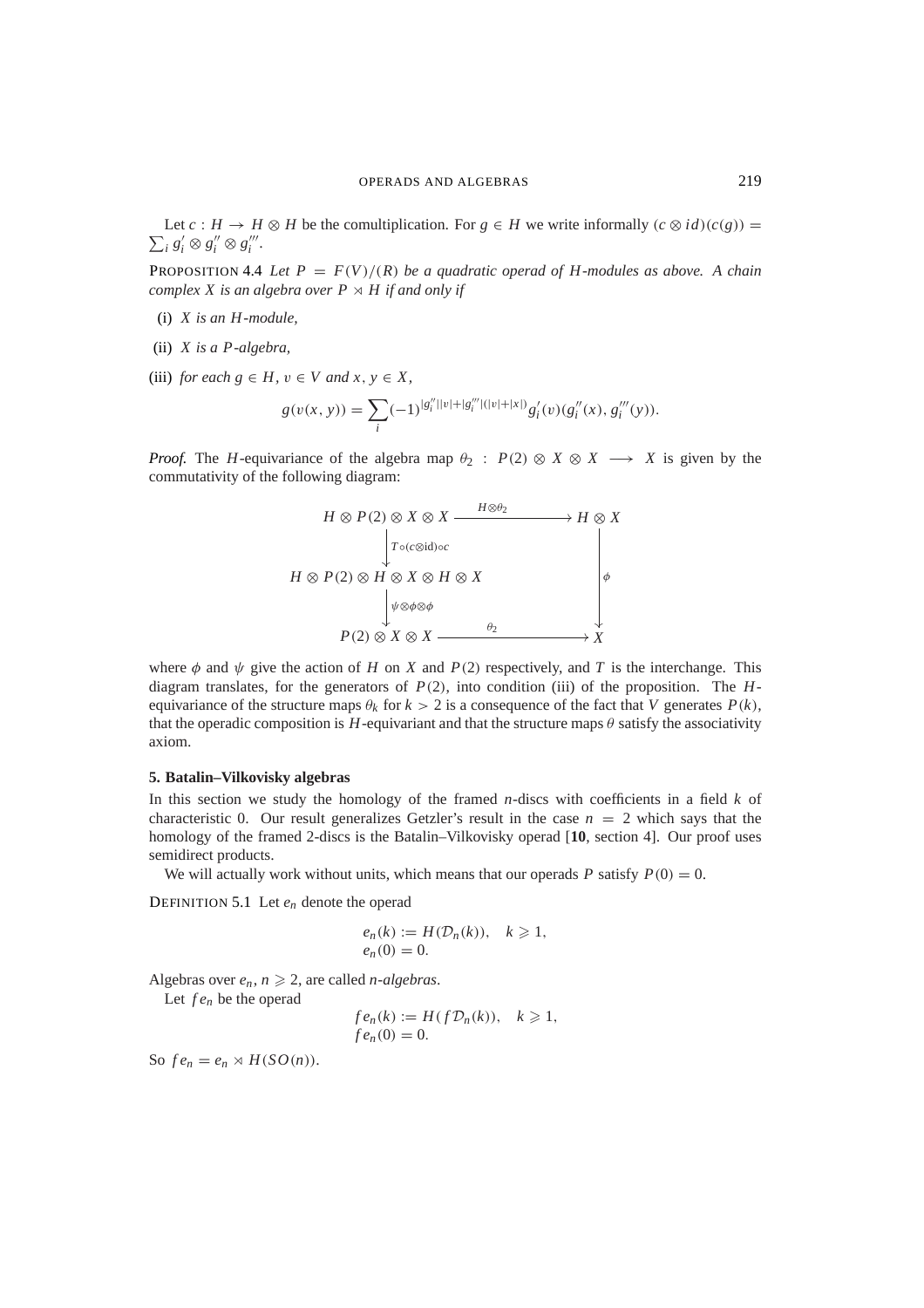We want to describe algebras over  $f e_n$ , using what is known for  $e_n$ .

Cohen's study of  $H(\mathcal{D}_n)$  in [3, Theorem 1.2] implies that an *n*-algebra *X* is a differential graded commutative algebra with a Lie bracket of degree  $n - 1$ , that is, the bracket satisfies the following relations:

(L1) 
$$
[x, y] + (-1)^{(|x|+n-1)(|y|+n-1)}[y, x] = 0,
$$
  
\n(L2)  $\partial[x, y] = [\partial x, y] + (-1)^{|x|+n-1}[x, \partial y],$   
\n(L3)  $[x, [y, z]] = [[x, y], z] + (-1)^{(|x|+n-1)(|y|+n-1)}[y, [x, z]],$ 

and the Poisson relation

 $(P1)$  $[x, y * z] = [x, y] * z + (-1)^{|y|(|x|+n-1)} y * [x, z]$ 

holds.

*Gerstenhaber algebras* correspond to the case  $n = 2$ . The operad  $e_n$  is thus quadratic.

Note that  $\mathcal{D}_n(2)$  is  $SO(n)$ -equivariantly homotopic to  $S^{n-1}$ . In an *n*-algebra, the product comes from the generating class  $* \in H_0(\mathcal{D}_n(2)) \cong k$  and the bracket from the fundamental class *b* ∈ *H<sub>n−1</sub>*( $\mathcal{D}_n(2)$ ) ≅ *k*, if we define [*x*, *y*] =  $(-1)^{(n-1)|x|}b(x, y)$  [3, Definition 5.7 and Theorem 1.2].

For *n* even the homology of the framed *n*-discs will include the following structure.

DEFINITION 5.2 A *Batalin–Vilkovisky n-algebra X* is a graded commutative algebra with a linear endomorphism  $\Delta : X \to X$  of degree *n* − 1 such that  $\Delta^2 = 0$  and for each *x*, *y*, *z* ∈ *X* the following BV-axiom holds:

$$
\Delta(xyz) = \Delta(xy)z + (-1)^{|x|}x\Delta(yz) + (-1)^{(|x|+1)|y|}y\Delta(xz) - \Delta(x)yz - (-1)^{|x|}x\Delta(y)z - (-1)^{|x|+|y|}xy\Delta(z).
$$
 (1)

We will denote by  $BV_n$  the operad describing Batalin–Vilkovisky *n*-algebras.

So a Batalin–Vilkovisky algebra (or BV-algebra), in the sense of  $[10]$ , is a BV<sub>2</sub>-algebra.

In order to determine the homology operad  $H(f \mathcal{D}_n)$ , we need to know the Hopf algebra structure of  $H(SO(n))$  and the effect in homology of the action of  $SO(n)$  on  $\mathcal{D}_n(2)$ . For dimensional reasons, one always has  $\delta(b) = 0$  for each  $\delta \in \tilde{H}(SO(n))$ . On the other hand  $\delta(*) = \pi_*(\delta)$ , where  $\pi_*$  is induced in homology by the evaluation map  $\pi : SO(n) \to S^{n-1}$ , via  $\mathcal{D}_n(2) \simeq S^{n-1}$ .

LEMMA 5.3 [20, Corollary 3.15] *For*  $n \ge 1$ *, over a field of characteristic* 0*, the Hopf algebra*  $H(SO(2n)) = \bigwedge (\beta_1, \ldots, \beta_{n-1}, \alpha_{2n-1})$  *is the free exterior algebra on primitive generators* β*<sup>i</sup>* ∈ *H*4*i*−1(*SO*(2*n*)) *and* α2*n*−<sup>1</sup> ∈ *H*2*n*−1(*SO*(2*n*))*. Moreover,* π∗(β*i*) = 0 *for all i and*  $\pi_*(\alpha_{2n-1}) = b \in H_{2n-1}(S^{2n-1})$  *is the fundamental class.* 

*The Hopf algebra H*( $SO(2n + 1)$ ) =  $\bigwedge (\beta_1, \ldots, \beta_n)$  *is the free exterior algebra on primitive generators*  $\beta_i \in H_{4i-1}(SO(2n+1))$ *, and*  $\pi_*(\beta_i) = 0$  *for all i.* 

If a Hopf algebra *H* acts trivially, via the co-unit, on an operad *P*, we call the semidirect product just the *direct product* and denote it by  $P \times H$ . Note that a  $P \times H$ -algebra is an *H*-module *X* with a *P*-algebra structure satisfying an *H*-equivariance condition which is trivial only if *H* acts trivially on *X*. In particular, any *P*-algebra is a  $P \times H$ -algebra with the trivial *H*-module structure.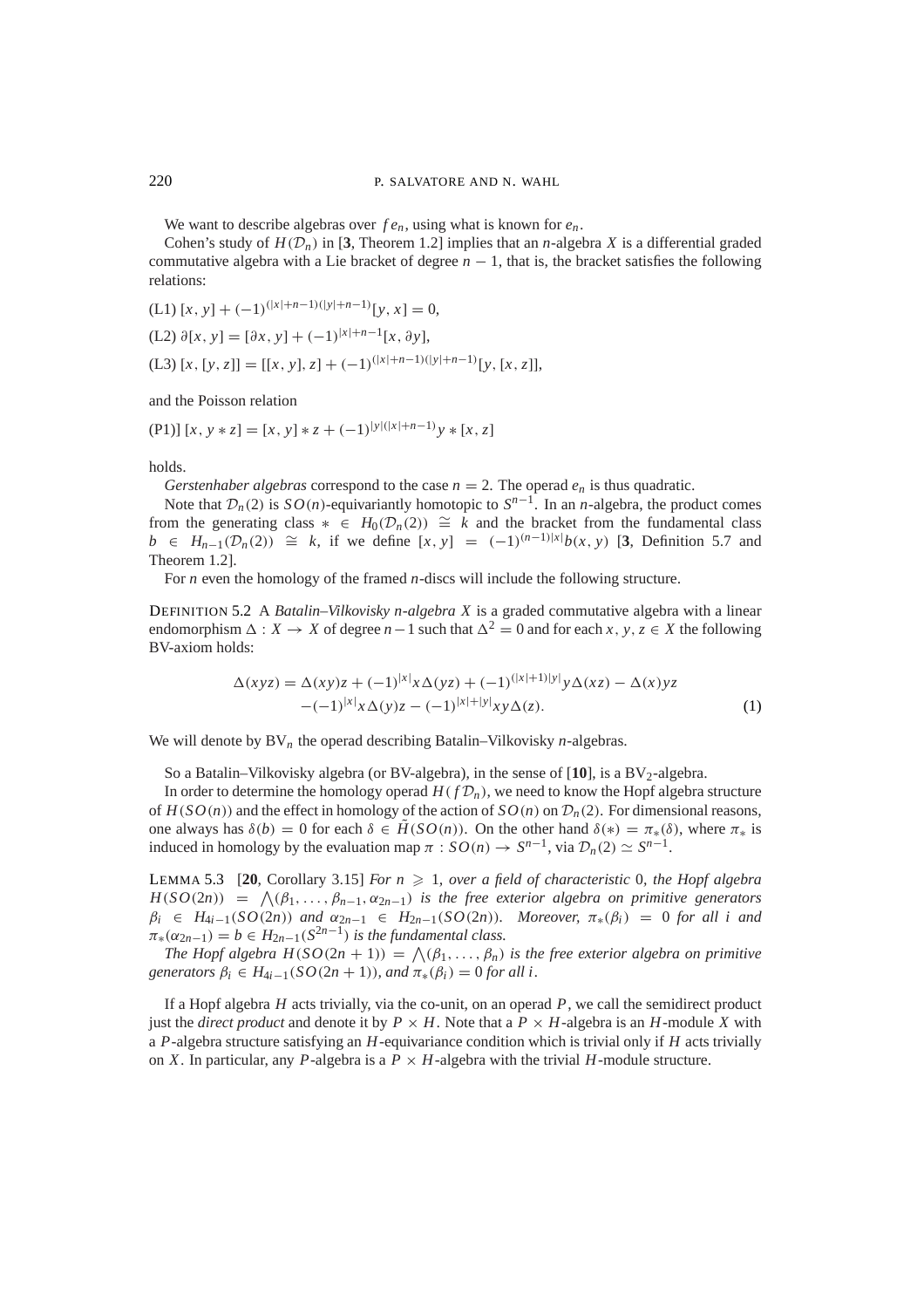THEOREM 5.4 *For*  $n \geq 1$  *there are isomorphisms of operads* 

$$
fe_{2n+1} \cong e_{2n+1} \times H(SO(2n+1))
$$

*and*

$$
fe_{2n} \cong BV_{2n} \times H(SO(2n-1)).
$$

*Hence an f*  $e_{2n+1}$ *-algebra is a* (2*n* + 1)*-algebra together with endomorphisms*  $\beta_i$  *of degree* 4*i* − 1 *for*  $i = 1, \ldots, n$  *such that*  $\beta_i^2 = 0$ ,  $\beta_i \beta_j = -\beta_j \beta_i$  *for each i, j, and each*  $\beta_i$  *is a*  $(2n + 1)$ *-algebra derivation, that is, a derivation with respect to both the product and the bracket.*

*On the other hand, an f e*2*n-algebra is a* BV2*n-algebra together with endomorphisms* β*<sup>i</sup> of degree* 4*i* − 1 *for i* = 1,..., *n* − 1 *squaring to* 0 *and anti-commuting as in the odd case, which moreover* anti-commute with the BV operator  $\Delta$  and are derivations with respect to the product.

*Proof.* By Proposition 4.4, *X* is an  $f e_n$ -algebra if and only if *X* is a module over  $H(SO(n))$  which is an *n*-algebra equivariantly with respect to the action of  $H(SO(n))$ . If  $\delta$  is an element of  $H(SO(n))$ , the equivariance condition requires that

$$
\delta(x * y) = \delta(*) (x, y) + \delta x * y + (-1)^{|x|} x * \delta y,
$$
 (2)

|*x*|

$$
\delta b(x, y) = \delta(b)(x, y) + (-1)^{n-1} b(\delta x, y) + (-1)^{|x|+n-1} b(x, \delta y), \tag{3}
$$

where equations (2), (3) are obtained by setting  $g = \delta$ ,  $v = *$  and  $g = \delta$ ,  $v = b$  in turn in condition (iii) of Proposition 4.4.

Recall that  $\delta(b) = 0$  for any  $\delta \in H(SO(n))$ . Also, recall that  $[x, y] = (-1)^{(n-1)|x|} b(x, y)$ .

In the odd case,  $H(SO(2n + 1))$  is generated by operator  $\beta_1, \ldots, \beta_n$  which satisfy  $\beta_i(b) = 0$ . So equations (2) and (3) become

$$
\beta_i(x * y) = \beta_i x * y + (-1)^{|x|} x * \beta_i y,
$$
\n(4)

$$
\beta_i[x, y] = [\beta_i x, y] + (-1)^{|x|} [x, \beta_i y].
$$
\n(5)

Hence all the operators are derivations of the product and the bracket and *X* is an *n*-algebra with additional operators  $\beta_1, \ldots, \beta_n$ .

In the even case,  $H(SO(2n))$  is generated by operators  $\beta_1, \ldots, \beta_{n-1}$  and  $\alpha_{2n-1}$ , with  $\beta_i(*) = 0$ and  $\alpha_{2n-1}(*) = b$ . So the  $\beta_i$  satisfy equations (4) and (5). Hence they are derivations of the product and the bracket. On the other hand,  $\alpha = \alpha_{2n-1}$  satisfies the equations

$$
\alpha(x * y) = (-1)^{|x|} [x, y] + \alpha x * y + (-1)^{|x|} x * \alpha y,
$$
\n(6)

$$
\alpha[x, y] = [\alpha x, y] + (-1)^{|x|+1} [x, \alpha y];\tag{7}
$$

equation (6) expresses the bracket in terms of the product and  $\alpha$ :

$$
[x, y] = (-1)^{|x|} \alpha(x * y) - (-1)^{|x|} \alpha(x) * y - x * \alpha(y).
$$
 (8)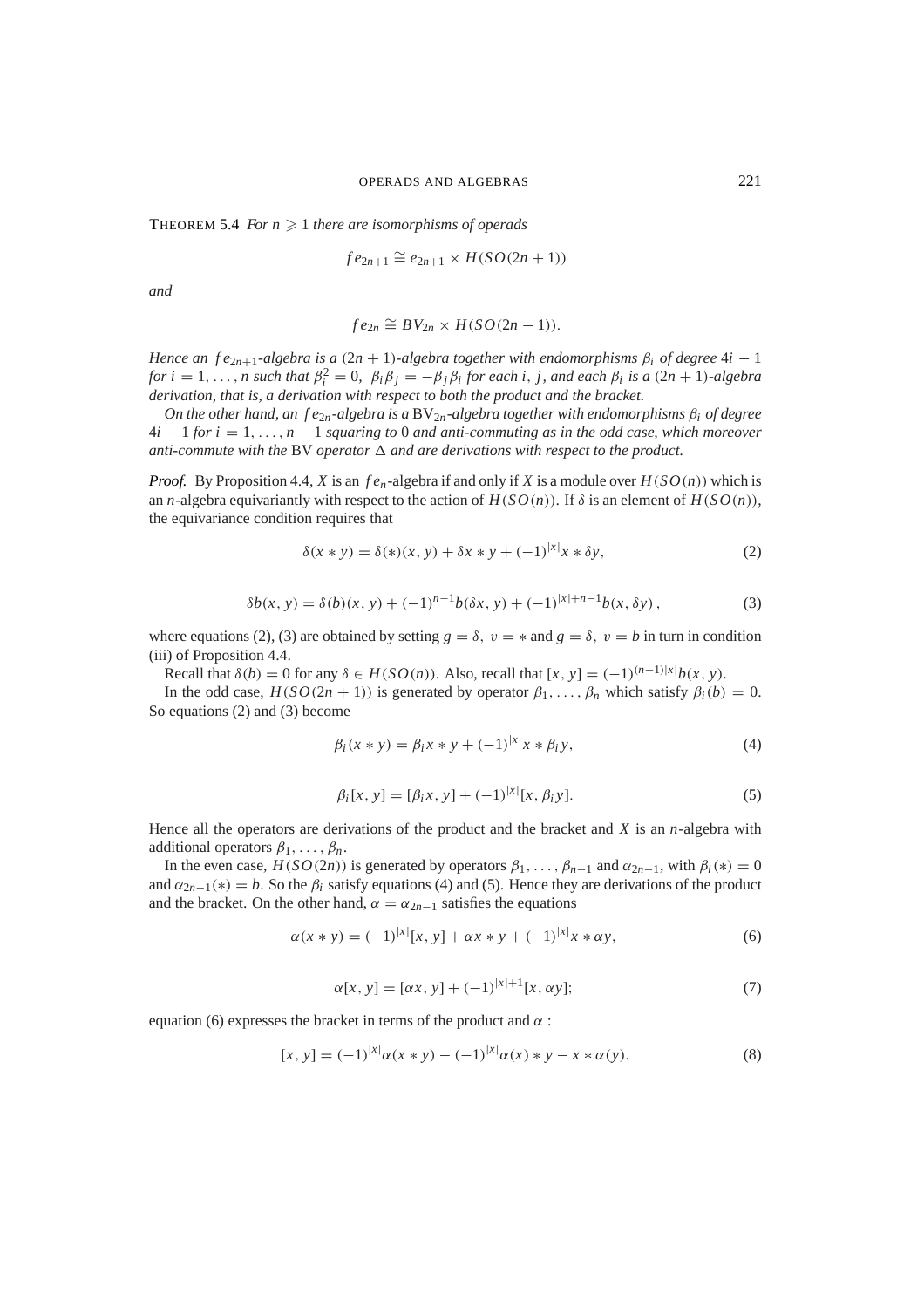If we substitute this expression into the Poisson relation of the 2*n*-algebra structure, we get exactly the BV<sub>2n</sub>-axiom (equation (1)). Hence  $\alpha$  and the product produce a Batalin–Vilkovisky 2n-algebra structure on *X*. Proposition 1.2 of [**10**] shows that equation (7) and the Lie algebra axioms of an *n*-algebra follow from the BV<sub>n</sub>-axiom in the case  $n = 2$ . The general case follows from the same calculation. Finally, using equation (6), one can rewrite equation (5) in terms of  $\alpha$ , the  $\beta$ <sub>*i*</sub> and the product. It becomes a redundant equation. Hence all the relations involving the bracket are redundant and an  $fe_{2n}$ -algebra is a BV<sub>2n</sub>-algebra with additional operators  $\beta_1, \ldots, \beta_{n-1}$  ( $\alpha$  and the bracket being included in the BV-structure).

Note that there is no non-trivial  $\Sigma_2$ -equivariant map from  $H_0(\mathcal{D}_{2n+1}(2))$  to  $H_{2n}(\mathcal{D}_{2n+1}(2))$ . So  $(2n + 1)$ -algebras cannot give rise to 'odd' BV-structures as in the even case.

We have already seen that iterated loop spaces are algebras over the framed discs operad. We deduce the following example.

EXAMPLE 5.5 The homology of an *n*-fold loop space on a pointed  $SO(n)$ -space is an algebra over *f en*.

Another interesting class of algebras over the homology of  $fD_n$  comes from the space  $\Lambda^{n-1}M$ of unbased maps from  $S^{n-1}$  to a manifold *M*. For a complex *V*, define the *suspension*  $\Sigma V$  of *V* by  $(\Sigma V)_i = V_{i-1}.$ 

EXAMPLE 5.6 [**23**] Let *M* be a *d*-dimensional oriented manifold. Then the *d*-fold desuspended homology  $\Sigma^{-d} H(\Lambda^{n-1}M)$  is an algebra over  $fe_n$ .

We recall that the *braid group*  $\beta_k$  on *k* strings has generators  $r_1, \ldots, r_{k-1}$  and relations  $r_i r_{i+1} r_i =$  $r_{i+1}r_ir_{i+1}$  for  $1 \leq i \leq k-2$  and  $r_ir_j = r_jr_i$  for  $1 \leq i < j-1 \leq k-2$ . The *ribbon braid group R*β<sub>k</sub> has an extra generator  $t_k$  (see Fig. 2), and an extra relation  $r_{k-1}t_kr_{k-1}t_k = t_kr_{k-1}t_kr_{k-1}$ . There is a surjection  $R\beta_k \to \Sigma_k$ , sending a ribbon to the permutation induced by its ends. The *pure ribbon braid group PR* $\beta_k$  *is the kernel of this map, and the <i>pure braid group* is  $P\beta_k = PR\beta_k \cap \beta_k$ . It turns out that  $R\beta_k = \beta_k \rtimes \mathbb{Z}^k$  and  $PR\beta_k = P\beta_k \times \mathbb{Z}^k$ , where  $\mathbb{Z}^k$  encodes the number of twists on each ribbon. Note that  $\pi_1(f\mathcal{D}_2(k)) = PR\beta_k$ . Indeed  $f\mathcal{D}_2(k) = \mathcal{D}_2(k) \times (S^1)^k$ , the factor  $\mathcal{D}_2(k)$ is homotopy equivalent to the configuration space  $F(\mathbb{R}^2, k)$  of *k* ordered points in  $\mathbb{R}^2$ , and it is well known that  $\pi_1(F(\mathbb{R}^2, k)) = P\beta_k$  [15, Proposition X.6.14].

REMARK 5.7 The lantern relation was introduced in [**13**] by Johnson for its relevance to the mapping class group of surfaces. It is defined by the following equation in the mapping class group of a sphere with four holes:  $T_{E_4} = T_{E_1} T_{E_2} T_{E_3} T_{C_1} T_{C_2} T_{C_3}$ , where  $T_C$  denotes the Dehn twist along the curve *C*. See Fig. 3 for the relevant curves on a sphere with four holes, or equivalently on a disc with three holes. The mapping class group is the group of path components of orientation preserving diffeomorphisms which fix the boundary pointwise. For a sphere with four holes, this group is isomorphic to the pure ribbon braid group  $PR\beta_3$ . The lantern relation is thus a relation in *P R* $\beta_3$  and gives rise to a relation in *H*<sub>1</sub>(*f* D<sub>2</sub>(3)) which is the abelianization of *PR* $\beta_3$ . It was noted by Tillmann that, with this interpretation, one gets precisely the BV-axiom (equation 1). Indeed, up to signs, the curve  $E_1$  represents the operation  $(x, y, z) \mapsto \Delta x * y * z$ . Moreover  $E_2$  corresponds to  $x * \Delta y * z$ ,  $E_3$  to  $x * y * \Delta z$ ,  $E_4$  to  $\Delta(x * y * z)$ ,  $C_1$  to  $\Delta(x * y) * z$ ,  $C_2$  to  $x * \Delta(y * z)$  and  $C_3$  to  $y * \Delta(x * z)$ .

This geometric interpretation gives a direct proof of the fact that any  $H(fD_2)$ -algebra is a BValgebra.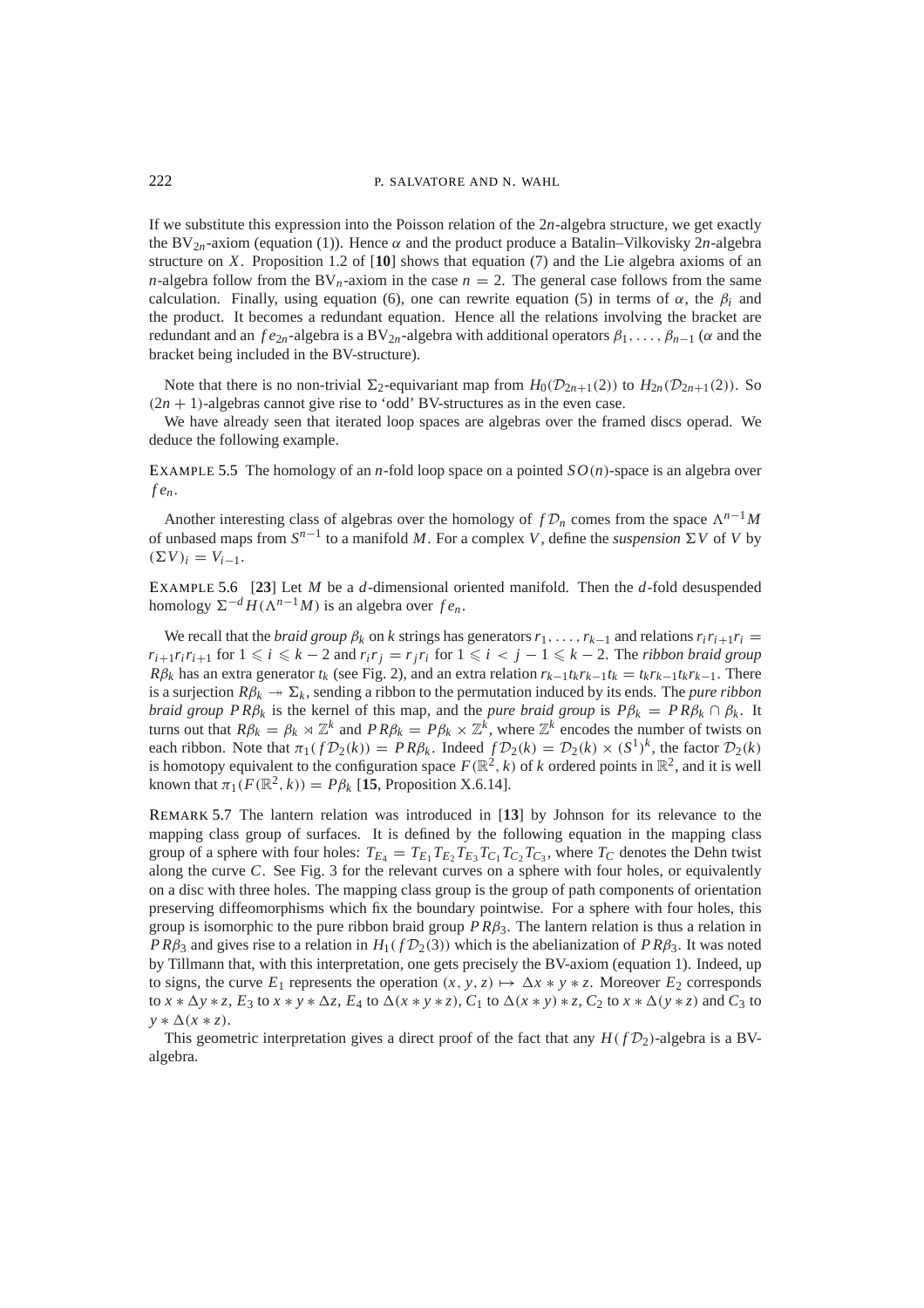

**Fig. 2** Generators of the ribbon braid group  $R\beta_k$ 



**Fig. 3** Lantern relation

# **6. Quadratic duality for semidirect products**

Recall that we work in the category of differential graded vector spaces, or chain complexes, over a field *k* of characteristic 0, and with operads having trivial differential. In this section, we assume moreover that the vector spaces have finite type.

Let *P* be a quadratic operad of *H*-modules. We assume that  $P(0) = 0$  and  $P(1) = k$  is concentrated in degree 0.

Recall that if  $P = F(V)/(R)$  is the quadratic operad generated by *V* with relations *R*, then its *quadratic dual* is the operad  $P^! := F(\check{V})/(R^{\perp})$ , where  $\check{V} = V^* \otimes \text{sgn}_2$ ,  $V^*$  is the linear dual, sgn<sub>2</sub> is the sign representation of the symmetric group  $\Sigma_2$ , and  $R^{\perp}$  is the annihilator of *R* in  $F(\check{V})(3) = F(V)(3)^*$  [12, 2.1.7]. The dual  $(P \rtimes H)^!$  of  $P \rtimes H$  in this sense is not naturally a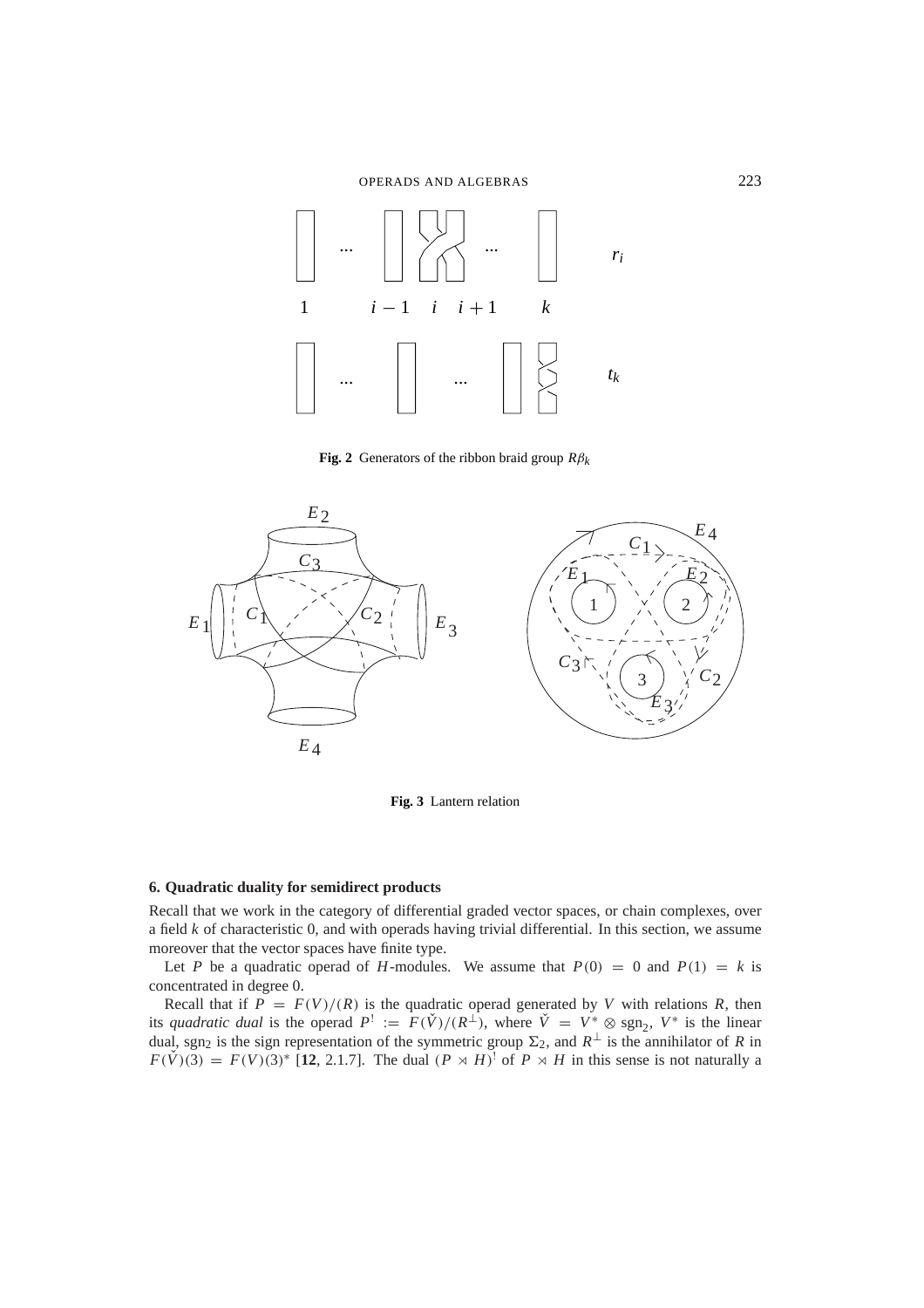semidirect product operad. Thinking of  $P \rtimes H$  as the operad P in H-Mod, we consider instead the following duality.

**DEFINITION 6.1** The *dual of a semidirect product*  $P \rtimes H$  is the operad  $(P \rtimes H)^{\dagger} := P^{\dagger} \rtimes H^{op}$ , where  $P^{\perp}$  is the quadratic dual of  $P$  and  $H^{op}$  denotes  $H$  with the opposite multiplication.

This makes sense because  $P^!$  is an operad of  $H^{op}$ -modules (using Proposition 4.3). The *suspension* of an operad *P* is the operad  $\Lambda P$  defined by

$$
\Lambda P(n) = \Sigma^{n-1}(P(n)) \otimes \operatorname{sgn}_n,
$$

with the operad structure induced by *P* (where  $\sum^{n-1}(P(n))$  is the *n* − 1 suspension of the graded vector space  $P(n)$ ). This operad has the property that a chain complex *A* is a  $\Lambda P$ -algebra if and only if  $\Sigma A$  is a *P*-algebra.

In the following example, we show that the operad of Batalin–Vilkovisky algebras, as a semidirect product, is self-dual up to suspension.

EXAMPLE 6.2 1. BV $_{2n}^{\dagger} := e_{2n}^{\dagger} \rtimes H(S^{2n-1}) = \Lambda^{1-2n}$ BV<sub>2*n*</sub>;

2. 
$$
fe_{2n}^{\dagger} := e_{2n}^{\dagger} \rtimes H(SO(2n))^{op} = \Lambda^{1-2n}BV_{2n} \times H(SO(2n-1));
$$
  
3.  $fe_{2n+1}^{\dagger} = \Lambda^{-2n}e_{2n+1} \times H(SO(2n+1)).$ 

*Proof.* We give a proof of (1). It is known that the quadratic dual of the operad  $e_{2n}$  is its own  $(2n - 1)$ -fold desuspension  $\Lambda^{1-2n}e_{2n}$ , with product  $p' = b^*$  dual to the original bracket *b*, and bracket  $b' = p^*$  dual to the original product p (11, Theorem 3.1) or [9, Proposition 9.5]). Since  $\alpha_{2n-1}(p) = b$ , it follows that  $\alpha_{2n-1}(b^*) = p^*$ . So the class  $\alpha_{2n-1}$  gives an operator  $\Delta$  of degree  $2n-1$  with  $\Delta(p') = b'$  and  $\Delta(b') = 0$ , which thus induces a BV structure as in Theorem 5.4 but this time with product in degree  $1 - 2n$ .

Let the complex *A* be a *P*-algebra in *H*-Mod. Define the complex  $C_P(A)$  to be the free  $P^1$ algebra on the desuspension of *A*∗:

$$
C_P(A) = \bigoplus_{k \geq 0} (P^!(k+1) \otimes_{\Sigma_{k+1}} (\Sigma^{-1} A^*)^{\otimes k+1})
$$

with differential  $d_1 + d_2$ , where  $d_1$  is induced by the differential ∂ of *A* and  $d_2$  is induced by the *P*-algebra structure of *A*. (See [**16**, sections 1.1.9, 1.4] for more details. Note that Livernet works with the dual complex, the free  $P^!$ -coalgebra on  $\Sigma A$ .) Then  $C_P(A)$  has an  $H^{op}$ -module structure induced by the action of *H* on *A* and on  $(P^!(n))^*$ . This action commutes with  $d_1$  as *A* is an *H*module, and it commutes with  $d_2$  as the *P*-algebra structure of *A* is *H*-equivariant. Finally, the  $P^!$ -algebra structure of  $C_P(A)$  is  $H^{op}$ -equivariant because *P* is an operad of *H*-modules.

For a *P*-algebra *A*, the *P-homology of A*, denoted *HP*(*A*), is defined to be the homology of the complex  $C_P(A)$  [18, Definition 3.93]. As  $P \times H$  has trivial differential, we have the following proposition.

PROPOSITION 6.3 Let A be a  $P \rtimes H$ -algebra. Then  $C_P(A)$  and  $H_P(A)$  are  $P^1 \rtimes H^{op}$ -algebras.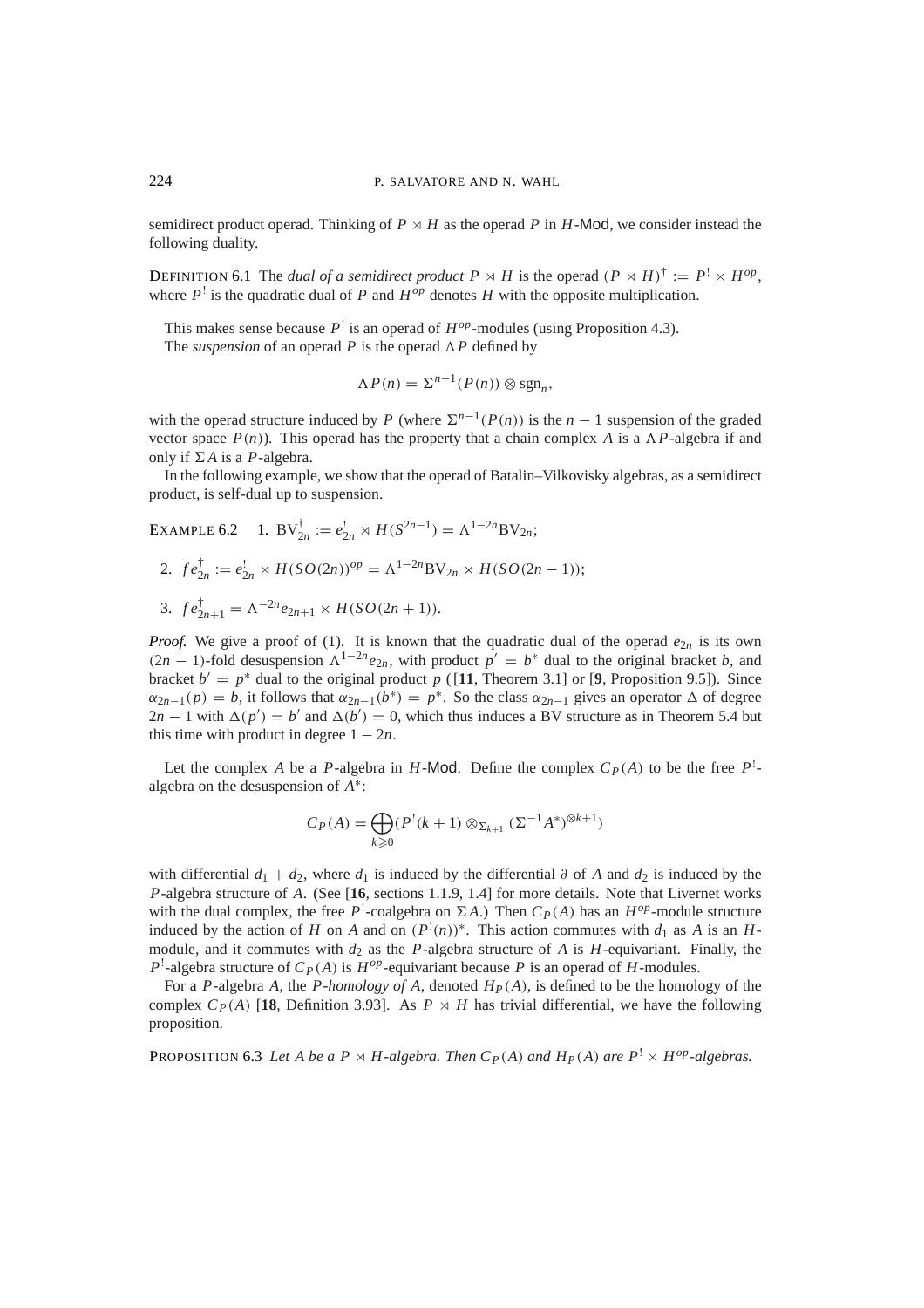# OPERADS AND ALGEBRAS 225

REMARK 6.4 When the operad *P* is *Koszul* [12, Definition 4.1.3], the complex  $C_P(A)$  induces an equivalence of homotopy categories between appropriate categories of *P*-algebras and *P*! - (co)algebras. (See [**16**, section 1.4] for *P* in degree 0, or [**11**, Theorem 2.25]. Note that in [**11**] Getzler and Jones work with cooperads as well as coalgebras, using a dual cooperad  $P^{\perp}$  instead of  $P^!$ , where  $P^! = \Lambda^{-1}(P^{\perp})^*$ . This comes to working with the complex dual to  $C_P(A)$  and placing the suspension in the operad rather than in the algebra.) The proposition can be used to extend these equivalences to the corresponding categories of  $P \rtimes H$ -algebras and  $P^1 \rtimes H^{op}$ -(co)algebras.

We apply operadic homology in order to compute explicitly the BV-algebra structure of the homology of the double loop space on a manifold. This improves [**11**, Theorem 6.1 ], where the Gerstenhaber algebra structure was computed.

Let *M* be a 2-connected manifold with a smooth  $S^1$ -action  $f : S^1 \times M \rightarrow M$  preserving a base point *x*<sub>0</sub>. Let  $A^*(M)$  be the commutative algebra of differential forms on *M* vanishing on *x*<sub>0</sub> in degree 0, with non-negative grading, and let  $d\theta$  denote the standard volume form on  $S^1$ . The *S*<sup>1</sup>-action induces a derivation  $\Delta$  on  $\mathcal{A}^*(M)$  of degree −1. To define  $\Delta$  on a form  $\omega$ , write uniquely  $f^*(\omega) = d\theta \wedge \omega_1 + \omega_2$ , so that  $d\theta$  does not appear in the expression of  $\omega_2$  in local coordinates  $(\theta, x_1, \ldots, x_m)$ . Then set  $\Delta(\omega) := i^*(\omega_1)$ , where *i* is the inclusion  $i : M \cong \{1\} \times M \hookrightarrow S^1 \times M$ . A simple computation shows that  $\Delta$  is a derivation with respect to the wedge product and commutes with the exterior derivative.

We want to show that  $\Delta^2 = 0$ . Write uniquely  $(S^1 \times f)^* f^* (\omega) = d\theta' \wedge d\theta'' \wedge \omega_a + \omega_b$  so that  $d\theta' \wedge d\theta''$  does not appear in the expression of  $\omega_b$  in local coordinates  $(\theta', \theta'', x_1, \ldots, x_m)$ . Then  $\Delta^2(\omega) = i^*(\omega_a)$ , where *i* now denotes the inclusion  $M \hookrightarrow S^1 \times S^1 \times M$ . On the other hand, let  $m : S^1 \times S^1 \to S^1$  denote the multiplication. As we have an action,  $(S^1 \times f)^* f^* (\omega) =$  $(m \times M)^* f^*(\omega) = (d\theta' + d\theta'') \wedge \omega_1 + \omega_2$ . Hence  $\omega_a = 0$ , which shows that  $\Delta^2(\omega) = 0$ .

Thus, by reversing the signs of the grading,  $A^*(M)$  is a BV-algebra with trivial bracket and, by Example 6.2, the suspension  $\Sigma \mathcal{A}^*(M)$  is a BV<sup>†</sup>-algebra.

Let  $\tilde{H}$  denote the reduced homology with coefficients in k, and let  $G = e_2$  denote the Gerstenhaber operad.

# **THEOREM 6.5** *The G*<sup>!</sup>-homology of the BV<sup>†</sup>-algebra  $\Sigma A^*(M)$  is isomorphic to  $\widetilde{H}(\Omega^2M)$  as a BV*-algebra.*

*Proof.* By the Milnor–Moore theorem,  $\tilde{H}(\Omega^2 M)$  is the free commutative algebra on the homotopy groups  $\pi_*(\Omega^2 M) \otimes k = \Sigma^{-2} \pi_*(M) \otimes k$ , which are embedded in  $\tilde{H}(\Omega^2 M)$  via the Hurewicz homomorphisms [6, Theorem 21.5]. Cohen showed in [3, Remark 1.2] that the bracket on  $\tilde{H}(\Omega^2M)$ restricts to the Whitehead product on  $\pi_*(\Omega^2 M) \otimes k$ . On the other hand, since  $\mathcal{A}^*(M)$  has a trivial bracket, an easy computation (see [**11**, section 6.3]) shows that the operadic homology  $H_{G}(\Sigma \mathcal{A}^*(M))$  is the free commutative algebra on  $H_{\Lambda^{-1}(Com)}(\Sigma \mathcal{A}^*(M))$ , and this, by the deRham– Sullivan theory, is naturally isomorphic to the  $\Lambda$ (Lie)-algebra  $\Sigma^{-2}\pi_*(M) \otimes k$ , where the bracket is the Whitehead product, up to a sign [**24**, I.3.(11); **4**, Theorem 5(b)].

Thus  $H_{G}(\Sigma \mathcal{A}^*(M))$  is naturally isomorphic to  $\widetilde{H}(\Omega^2 M)$  as a Gerstenhaber algebra. As BV<sup>†</sup> =  $G^! \rtimes H(S^1)$ , all we are left to prove is that the geometric operator  $\Delta_g$  on  $\tilde{H}(\Omega^2 M)$  coincides with the algebraic operator  $\Delta_a$  on  $H_G$ !( $\Sigma \mathcal{A}^*(M)$ ) under this isomorphism. It is sufficient to check it on the generators  $\Sigma^{-2}\pi_*(M) \otimes k \subset \tilde{H}(\Omega^2M)$ . It is also enough to prove this in the universal case. Indeed, take an element  $c \in \pi_n(M)$ , with  $n > 2$ , and a smooth representative  $\gamma : S^n \to M$ . The universal (based)  $S<sup>1</sup>$ -space is

$$
(Sn \times S1)/(*\times S1) \simeq Sn \wedge S1_{+},
$$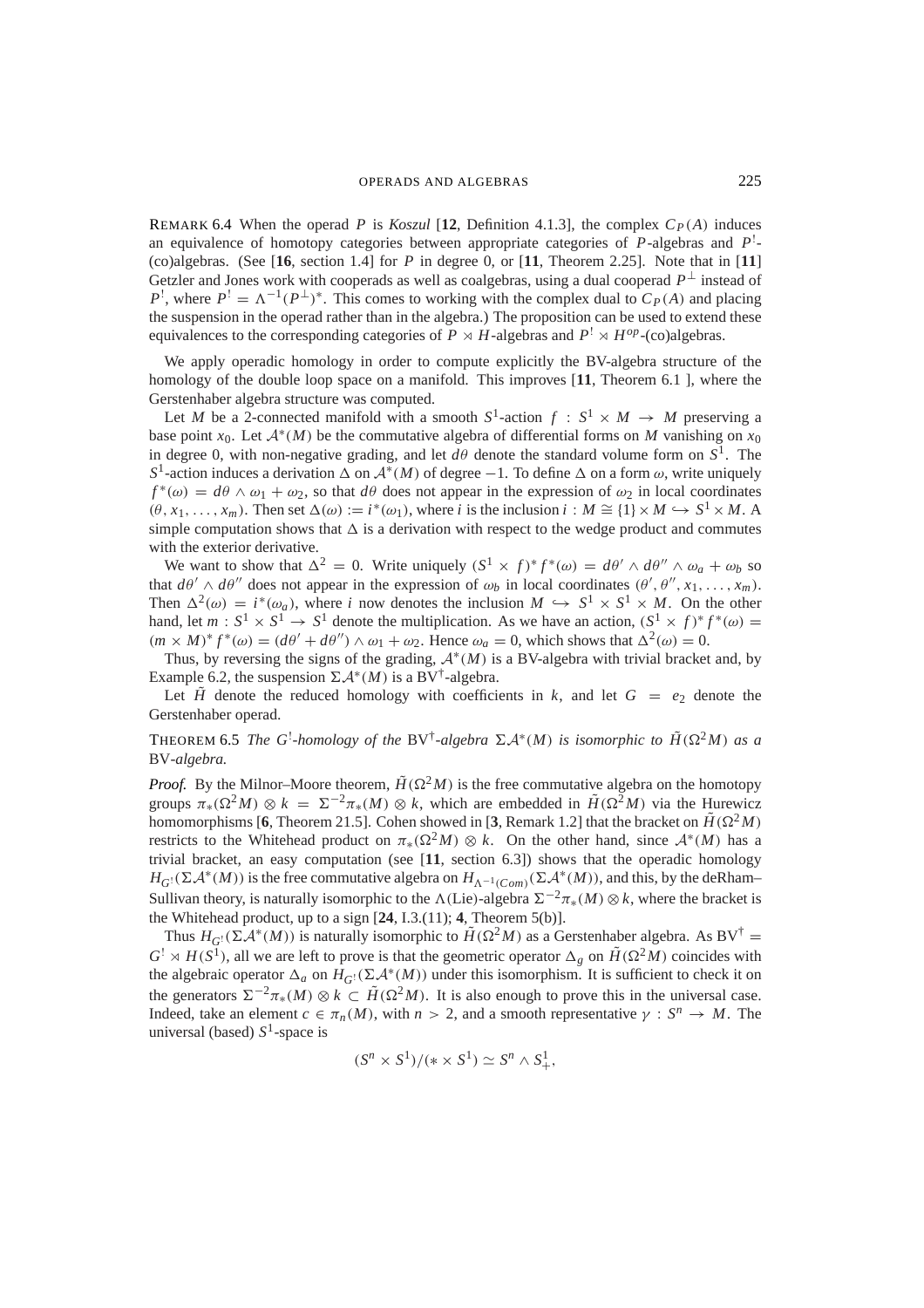with  $S<sup>1</sup>$ -action given by multiplication on the second factor. As this is not a manifold, we have to work in the relative case. Let  $\mathcal{A}^*(S^n \times S^1, S^1)$  be the kernel of the restriction  $\mathcal{A}^*(S^n \times S^1) \to \mathcal{A}^*(\ast \times S^1)$ . As before, the  $S^1$ -action induces an operator  $\Delta$  on  $\mathcal{A}^*(S^n \times S^1, S^1)$ . With non-positive grading this makes  $\mathcal{A}^*(S^n \times S^1, S^1)$  into a BV-algebra. The map of pairs *z* :  $(S^n \times S^1, * \times S^1) \rightarrow (M, x_0)$  defined by  $z(x, \theta) = \theta(\gamma(x))$  induces a BV-algebra map  $\mathcal{A}^*(M) \to \mathcal{A}^*(S^n \times S^1, S^1)$ , and thus a BV-algebra map on  $G^!$ -homology. Let  $\omega$  be the standard volume form on  $S^n$ ;  $H(A^*(S^n \times S^1, S^1))$  is generated by the class  $[\omega]$  in dimension *n* and  $[\omega \wedge d\theta]$ in dimension *n* + 1. The vector subspace *V* of  $\mathcal{A}^*(S^n \times S^1, S^1)$  generated by  $d\theta \wedge \omega$  and  $\omega$  is a sub-BV-algebra, with trivial product, bracket and differential. By definition,  $\Delta(d\theta \wedge \omega) = \omega$ . The inclusion  $V \subset A^*(S^n \times \overline{S}^1, S^1)$  is a weak equivalence and thus induces an isomorphism of BV-algebras on *G*<sup>!</sup>-homology. So  $H_{G}(\Sigma V) \cong H_{G}(\Sigma \mathcal{A}^*(S^n \times S^1, S^1))$  as BV-algebra, and the latter is isomorphic to  $\tilde{H}(\Omega^2(S^n \wedge S^1_+))$  as Gerstenhaber algebra, by the procedure described above applied to the relative case.

By definition, the operadic homology  $H_G$ !( $\Sigma V$ ) is the free Gerstenhaber algebra on  $\Sigma^{-2}(V^*)$ , with dual basis  $\{e_{n-2}, e_{n-1}\}$  (where  $e_{n-2} = \Sigma^{-2} \omega^*$  and  $e_{n-1} = \Sigma^{-2} (\omega \wedge d\theta)^*$ ), and (algebraic) operator  $\Delta = \Delta_a$  induced by  $\Delta_a(e_{n-2}) = e_{n-1}$ .

Let us compute the geometric bracket  $\Delta_g$ .

The class *en*<sup>−</sup><sup>2</sup> corresponds under the isomorphism to the spherical class induced by the map



where *i* is the inclusion of  $S^n$  in  $S^n \wedge S^1_+$ . Let  $p : S^n \wedge S^1_+ \rightarrow S^n \wedge S^1 = S^{n+1}$  be the projection. Then  $(\Omega^2 p)_{*}(e_{n-1}) \in H_{n-1}(\Omega^2 S^{n+1})$  is represented by the map  $b: S^{n-1} \to \Omega^2 S^{n+1}$  adjoint to the identity.

$$
S^{n-1} \xrightarrow{\qquad \qquad} \Omega^2(S^n \wedge S^1_+)
$$
\n
$$
\xrightarrow{\qquad \qquad b \qquad \qquad} \Omega^2(p)
$$
\n
$$
\Omega^2 S^{n+1}
$$

Now consider the diagram



where *q* is the projection  $q : S^{n-2} \times S^1 \to S^{n-2} \wedge S^1 = S^{n-1}$  and  $t(x, \theta)$  is the result of the action of  $\theta$  on  $a(x)$ . Because the respective adjoints  $S^2 \times S^{n-2} \times S^1 \to S^{n+1}$  have both degree one this diagram homotopy commutes. As  $S^n \wedge S^1_+ \simeq S^n \vee S^{n+1}$ , we have  $\Omega^2(S^n \wedge S^1_+) \simeq \Omega^2 \Sigma^2(S^{n-2} \vee S^{n-1})$ . By computations of Fred Cohen,  $H(\Omega^2 \Sigma^2(S^{n-2} \vee S^{n-1}))$  is the free Gerstenhaber algebra on generators  $e_{n-1}$  and  $e_{n-2}$  of degree  $n-1$  and  $n-2$  respectively [3, Theorem 3.2]. Similarly,  $H(\Omega^2 S^{n+1}) = H(\Omega^2 \Sigma^2 (S^{n-1}))$  is the free Gerstenhaber algebra on a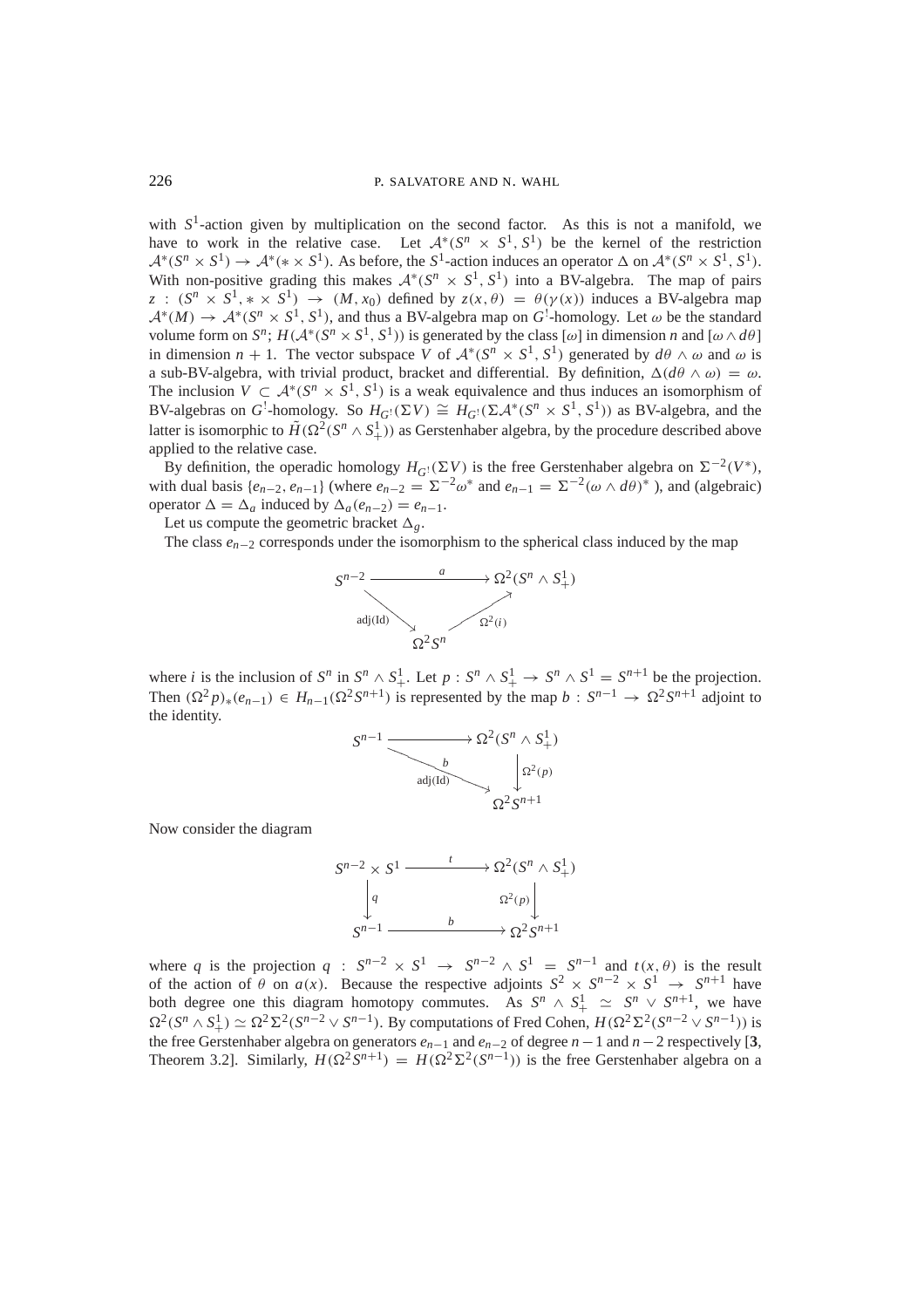single generator  $e_{n-1}$ . The map  $(\Omega^2 p)_*$  kills  $e_{n-2}$ . As  $e_{n-2}$  does not generate anything in degree  $n-1$ ,  $(\Omega^2 p)_*$  is an isomorphism in that degree.

Since *q* has degree one and  $t_*( [S^{n-2} \times S^1] ) = \Delta_g(e_{n-2})$ , we conclude that  $\Delta_g(e_{n-2}) = e_{n-1}$ . The general case follows by naturality.

#### **7. Application to ribbon braided categories**

We construct in this section a categorical operad out of the ribbon braid groups. Taking the nerve of the categories provides a topological operad equivalent to the framed 2-discs operad. We exhibit this equivalence using a characterization of operads equivalent to  $fD<sub>2</sub>$ . We also describe the algebras over the categorical ribbon operad. This extends work of Fiedorowicz in the braid case [**7**,**8**]. Details and proofs about the ribbon case can be found in [**26**, sections 1.4 and 1.5].

In order to characterize topological operads equivalent to the framed 2-discs, we consider the following notion of equivalence.

DEFINITION 7.1 A map of topological operads  $A \rightarrow B$  is an *equivalence* if each map  $A(k) \rightarrow B(k)$  is a  $\Sigma_k$ -equivariant homotopy equivalence.

An operad  $A$  is an  $E_n$ -operad (resp.  $f E_n$ -operad) if there is a chain of equivalences connecting  $\mathcal A$  to  $\mathcal D_n$  (resp.  $f\mathcal D_n$ ).

We will need to consider operads having ribbon braid groups actions instead of the usual symmetric groups actions.

DEFINITION 7.2 A collection of spaces  $A = \{A(k)\}\$ is a *ribbon operad* if there is a right action of  $R\beta_k$  on  $A(k)$  for each *k* and if there are associative structure maps

$$
\gamma: \mathcal{A}(k) \times \mathcal{A}(n_1) \times \cdots \times \mathcal{A}(n_k) \to \mathcal{A}(n_1 + \cdots + n_k)
$$

with two-sided unit  $e \in A(1)$ , satisfying the equivariance conditions

$$
\gamma(a.\sigma,b_1,\ldots,b_k)=\gamma(a,b_{[\sigma]^{-1}(1)},\ldots,b_{[\sigma]^{-1}(k)}).\sigma(n_1,\ldots,n_k)
$$

and

$$
\gamma(a, b_1.\tau_1, \ldots, b_k.\tau_k) = \gamma(a, b_1, \ldots, b_k).(\tau_1 \oplus \cdots \oplus \tau_k),
$$

for all  $a \in \mathcal{A}(k)$ ,  $b_i \in \mathcal{A}(n_i)$ ,  $\sigma \in R\beta_k$ ,  $\tau_i \in R\beta_{n_i}$ , where  $[\sigma]$  is the permutation induced by  $\sigma$ , the ribbon  $\sigma(n_1,\ldots,n_k) \in R\beta_{n_1+\cdots+n_k}$  is obtained from  $\sigma$  by replacing the *i*th ribbon by  $n_i$  ribbons, and  $(\tau_1 \oplus \cdots \oplus \tau_k)$  is the block sum of the ribbons  $\tau_1, \ldots, \tau_k$ .

A ribbon operad A is called an  $R_{\infty}$  *operad* if each  $A(k)$  is a contractible numerable principal  $R\beta_k$ -space.

Adapting Fiedorowicz's proof in the case of braid groups and  $E_2$ -operads, we obtain the following.

THEOREM 7.3 *A topological operad* A *is an f E*<sup>2</sup> *operad if and only if its operad structure lifts to an*  $R_{\infty}$  *operad structure on its universal cover*  $\tilde{A}$ *.* 

There is a general method for constructing categorical operads from certain families of groups [**25**; **26**, section 1.2]. Our main example of *f E*<sup>2</sup> operads comes from this construction, after taking the nerve. The ribbon braid groups give rise in this way to a categorical operad *R*,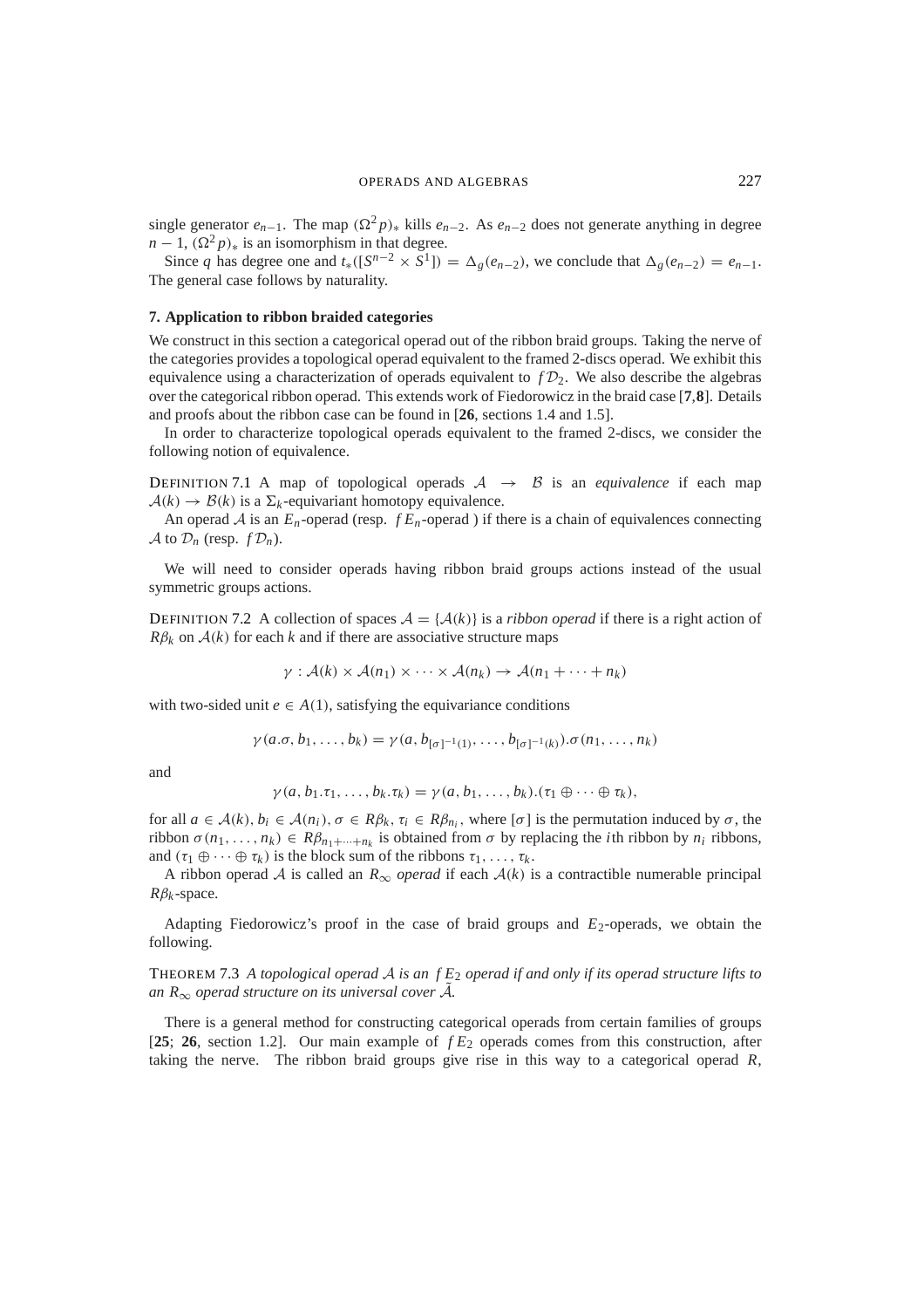where  $R(k)$  is the *translation* category with set of objects  $R\beta_k/P R\beta_k = \Sigma_k$ , and the morphisms Hom<sub>*R*</sub>( $\sigma PR\beta_k$ ,  $\tau PR\beta_k$ )  $\cong PR\beta_k$  can be thought as multiplications on the left by elements of  $R\beta_k$ :

$$
\tau PR\beta_k \stackrel{\tau h \sigma^{-1}}{\longleftarrow} \sigma PR\beta_k,
$$

where  $h \in PR\beta_k$  and  $\sigma, \tau \in R\beta_k$ . The operad structure maps are defined on objects as in the associative operad, and on morphisms by

$$
\gamma(\sigma_1 \stackrel{\tau}{\longleftarrow} \sigma_0, \rho_1, \dots, \rho_k) = \tau(n_{\sigma_0^{-1}(1)}, \dots, n_{\sigma_0^{-1}(k)}) (\rho_{\sigma_0^{-1}(1)} \oplus \dots \oplus \rho_{\sigma_0^{-1}(k)}),
$$

where the right-hand side is defined as in Definition 7.2.

Let  $|R|$  denote the topological operad obtained by applying the nerve construction to *R*. So  $|R|(k) = |R(k)|$  is the nerve of the category  $R(k)$ .

PROPOSITION 7.4 *The operad* |*R*| *is an f E*2*-operad.*

*Proof.* The universal cover of  $|R(k)|$  is the realization of the simplicial set  $ER\beta_k$ , which is a contractible space with free  $R\beta_k$ -action. In order to use Theorem 7.3, one has to show that the operad structure of |*R*| lifts to its universal cover. The ribbon operad structure one obtains on *E R*β*<sup>k</sup>* is a ribbon version of the well-known  $E_{\infty}$  operad structure on classifying spaces of the categories  $E\Sigma_k$ .

We next describe *R*-algebras.

DEFINITION 7.5 A *braided monoidal category* is a monoidal category ( $A$ , ⊗) equipped with a *braiding*, that is, a natural family of isomorphisms

$$
c = c_{A,B} : A \otimes B \longrightarrow B \otimes A
$$

satisfying the 'braid relations':

$$
(\mathrm{id}\otimes c_{A,C})\circ a\circ (c_{A,B}\otimes \mathrm{id})=a\circ c\circ a:(A\otimes B)\otimes C\to B\otimes (C\otimes A),
$$

and

$$
(c_{A,C}\otimes id)\circ a^{-1}\circ (id\otimes c_{B,C})=a^{-1}\circ c\circ a^{-1}:A\otimes (B\otimes C)\to (C\otimes A)\otimes B,
$$

where *a* denotes the associativity isomorphism.

The category is braided *strict* monoidal if the monoidal structure is strict, that is, if the associativity and unit isomorphisms are the identity.

A *ribbon braided* (*strict*) *monoidal category* (A, ⊗, *c*,τ) is a braided (strict) monoidal category (A, ⊗, *c*) equipped with a *twist*, that is, a natural family of isomorphisms

$$
\tau = \tau_A : A \longrightarrow A
$$

such that  $\tau_1 = id_1$ , where 1 is the unit object of A, and satisfying the following compatibility with the braiding:  $\tau_{A\otimes B} = c_{B,A} \circ \tau_B \otimes \tau_A \circ c_{A,B} : A \otimes B \to A \otimes B$  (see Fig. 4).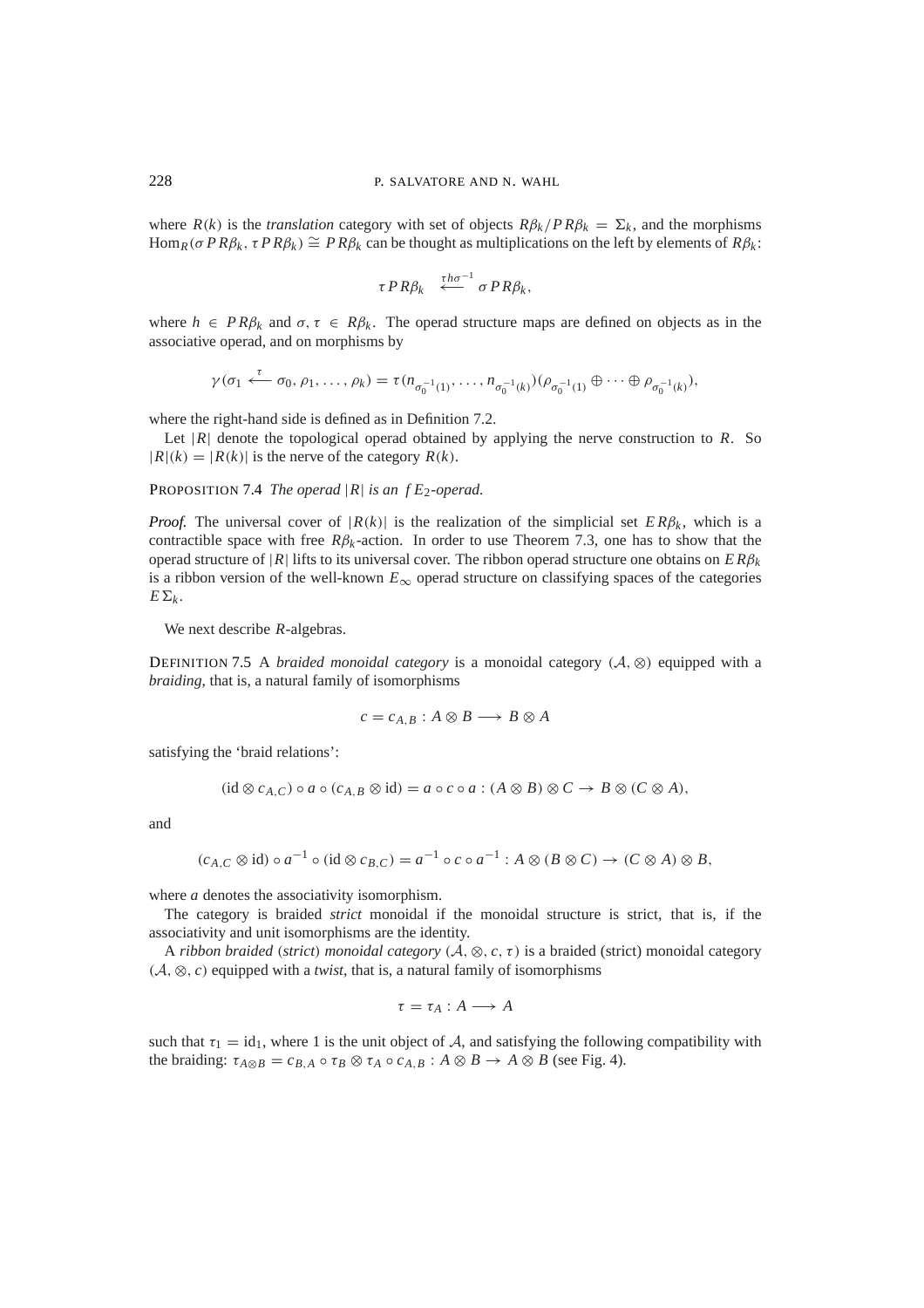

**Fig. 4** Compatibility between the twist and the braiding

Braided monoidal categories arise in the theory of quantum groups and their associated link invariants [**21**; **15**, Chapter XIII]. Shum shows in [**22**] that a ribbon braided structure provides a natural solution to coherence questions for braided monoidal categories equipped with a duality. Note that ribbon braided categories with a left duality are called *ribbon categories* in [**15**].

Symmetric monoidal and braided monoidal categories are the algebras over categorical operads constructed out of the symmetric and braid groups respectively. In the ribbon case we have the following.

PROPOSITION 7.6 *A category is an R-algebra if and only if it is a ribbon braided strict monoidal category.*

If A is an *R*-algebra, there are functors  $\theta_k$ :  $R(k) \times \mathcal{A}^k \to \mathcal{A}$ . The product in A is defined on objects by  $A \otimes B = \theta_2(\text{id}_{\Sigma_2}, A, B)$  and on morphisms by  $f \otimes g = \theta_2(\text{id}_{R\beta_2}, f, g)$ . The braiding is given by  $c_{A,B} = \theta_2(r_1, id_A, id_B)$ , where  $r_1 \in R\beta_2$  is is given in Fig. 2 and the twist is defined by  $\tau_A = \theta_1(t_1, id_A)$ , where  $t_1$  is the generator of  $R\beta_1$ .

Consider the monoid  $\mathbb{R} \times \mathbb{Z}$  *EZ*. There are monoid maps

$$
S^1 \cong (\mathbb{R} \times_{\mathbb{Z}} *) \quad \stackrel{\simeq}{\longleftarrow} \quad \mathbb{R} \times_{\mathbb{Z}} E \mathbb{Z} \quad \stackrel{\simeq}{\longrightarrow} \quad (* \times_{\mathbb{Z}} E \mathbb{Z}) \cong B \mathbb{Z}.
$$

So any  $S^1$ -space or  $B\mathbb{Z}$ -space is canonically an  $\mathbb{R} \times_{\mathbb{Z}} E\mathbb{Z}$ -space. If one denotes by  $f\tilde{\mathcal{D}}_2$  and  $|\tilde{R}|$  the universal cover operads ( $R_{\infty}$ -operads) of  $fD_2$  and |*R*| respectively, the above maps are restrictions of the operad maps  $fD_2 \stackrel{\simeq}{\longleftrightarrow} fD_2 \times_{PR\beta} |\tilde{R}| \stackrel{\simeq}{\longrightarrow} |R|$  in arity 1. Using our recognition principle (Theorem 3.1) and Theorem 7.3, we obtain the following:

THEOREM 7.7 *The nerve of a ribbon braided monoidal category* C*, after group completion, is weakly homotopy equivalent to a double loop space*  $\Omega^2 Y$  *on an*  $S^1$ *-space* Y. The  $S^1$ *-action on* Y *is induced by the twist on*  $\mathcal C$  *and the equivalence is given by*  $\mathbb R \times_{\mathbb Z} E\mathbb Z$ -equivariant maps.

*Proof.* Let C be a ribbon braided monoidal category and let  $C'$  be the strictification of C as a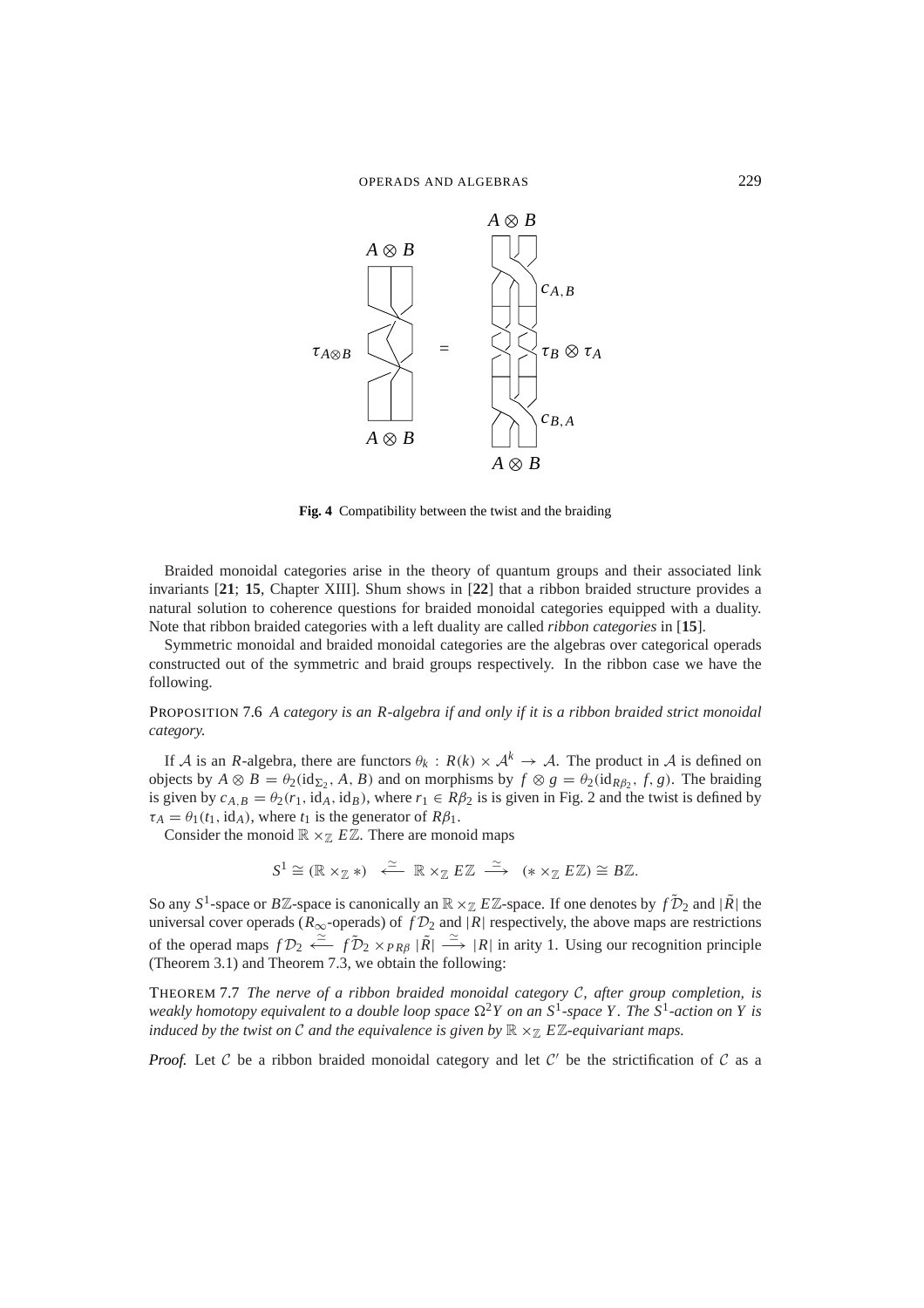monoidal category. The category  $C'$  then inherits a ribbon braided structure from the one existing on C (see [14, Example 2.4] for the braid case). Indeed, let  $F: (C', \otimes') \to (C, \otimes)$  be an equivalence of monoidal categories. Define the braiding  $c'_{A,B}: A \otimes' B \to B \otimes' A$  on C' to be the unique morphism in C' whose image under F is the composite  $F(A \otimes' B) \stackrel{\simeq}{\to} F A \otimes F B \stackrel{c}{\to} F B \otimes F A \stackrel{\simeq}{\to} F(B \otimes' A)$ . Define the twist similarly. The relations are satisfied by the faithfulness of *F*.

The nerve  $|C'|$  is an  $|R|$ -algebra. The space  $|C|$  is not necessarily an  $|R|$ -algebra, but it admits a *BZ*-action induced by the twist on C, and the equivalence  $|C| \stackrel{\simeq}{\longrightarrow} |C'|$  is *BZ*-equivariant.

Now the space  $X = B(fD_2, fD_2 \times_{PR\beta} |\tilde{R}|, |\mathcal{C}'|)$  is weakly homotopy equivalent to  $|\mathcal{C}'|$  and is an  $f\mathcal{D}_2$ -algebra. The equivalence is obtained through the following diagram of weak equivalences in  $\mathbb{R} \times_{\mathbb{Z}} E \mathbb{Z}$ -Top:

$$
B(fD_2, fD_2 \times_{PR\beta} |\tilde{R}|, |\mathcal{C}'|) \longleftarrow B(fD_2 \times_{PR\beta} |\tilde{R}|, fD_2 \times_{PR\beta} |\tilde{R}|, |\mathcal{C}'|)
$$
  
\n
$$
\downarrow
$$
  
\n
$$
B(|R|, |R|, |\mathcal{C}'|) \longrightarrow |\mathcal{C}'|.
$$

The group completion of *X* is then equivalent to a double loop space  $\Omega^2 Y$ , where *Y* =  $B(\Sigma^2, D_2, X)$  and the  $S^1$ -action on *X* now induces one on *Y*, as explained in Theorem 3.1.

#### **Acknowledgements**

We are grateful to Rainer Vogt for organizing a stimulating workshop in Osnabrück and we thank Benoit Fresse, Tom Leinster, Martin Markl, Jim Stasheff, Ulrike Tillmann and Sasha Voronov for valuable suggestions.

## **References**

- **1.** C. Berger and I. Moerdijk, *Axiomatic homotopy theory for operads*, preprint math.AT/0206094 at http//arxiv.org (2002).
- **2.** J. M. Boardman and R. M. Vogt, *Homotopy Invariant Algebraic Structures on Topological Spaces*, Lecture Notes in Mathematics 347, Springer, Berlin, 1973.
- **3.** F. R. Cohen, T. J. Lada, and J. P. May, *The Homology of Iterated Loop Spaces*, Lecture Notes in Mathematics 533, Springer, Berlin, 1976.
- **4.** N. Dupont, Problems and conjectures in rational homotopy theory: a survey, *Expositio Math.* **12** (1994), 323–352.
- **5.** W. G. Dwyer and D. M. Kan, Equivariant homotopy classification, *J. Pure Appl. Algebra* **35** (1985), 269–285.
- **6.** Y. Felix, S. Halperin, and J.-C. Thomas, *Rational Homotopy Theory*, Graduate Texts in Mathematics 205, Springer, New York, 2001.
- **7.** Z. Fiedorowicz, *The symmetric bar construction*, preprint.
- **8.** Z. Fiedorowicz, *Constructions of En operads*, preprint math.AT/9808089 at http//arxiv.org (1999).
- **9.** F. T. Fox and M. Markl, Distributive laws, bialgebras, and cohomology, *Operads: Proceedings of Renaissance Conferences*, *Contempory Mathematics* 202, (Eds J.-L. Loday, J. D. Stasheff, and A. A. Voronov), American Mathematical Society, Providence, RI, (1997), 167–205.
- **10.** E. Getzler, Batalin–Vilkovisky algebras and two-dimensional topological field theories, *Comm. Math. Phys.* **159** (1994), 265–285.